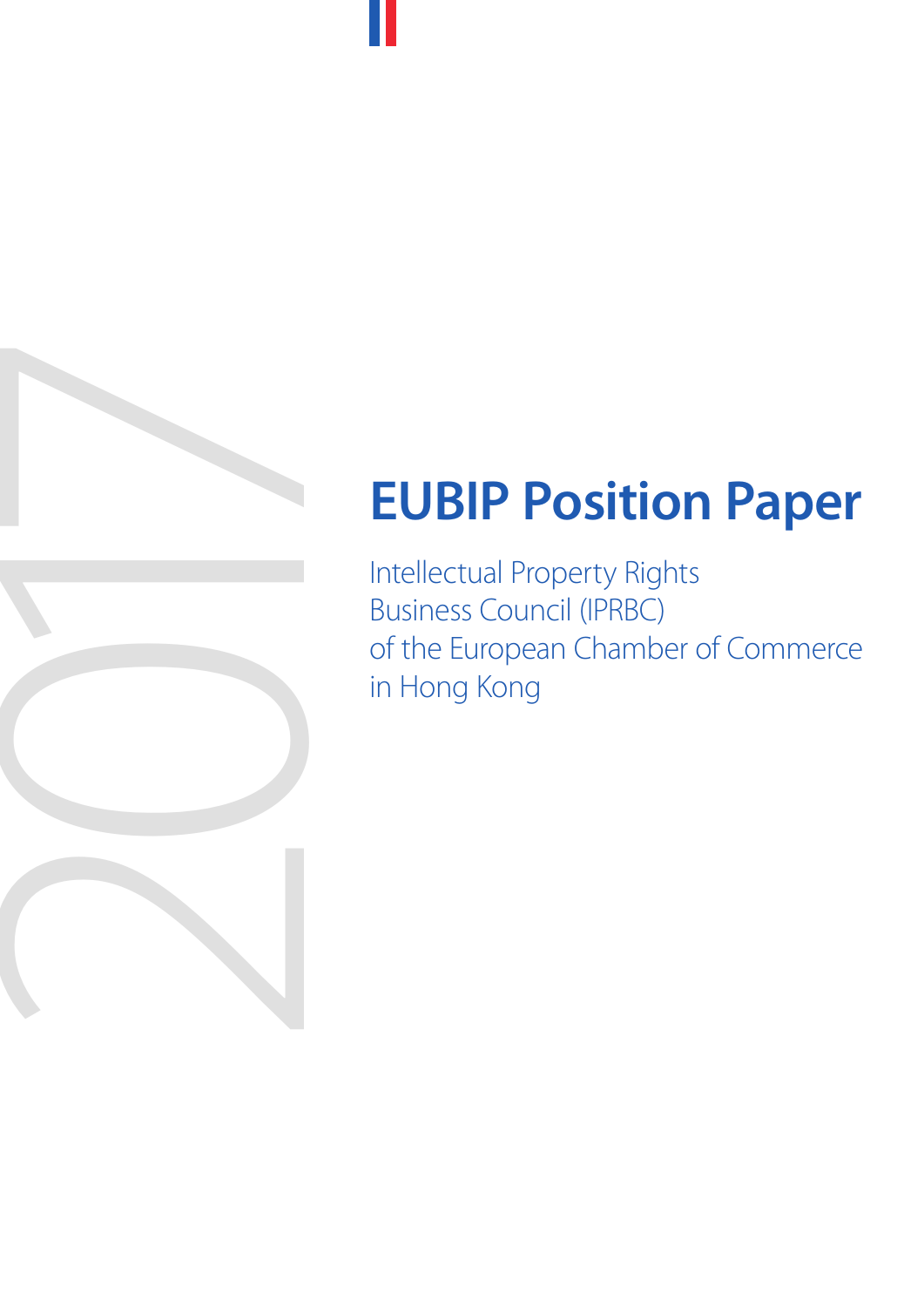This publication has been produced with the assistance of the European Union. The contents of this publication are the sole responsibility of European Chamber of Commerce in Hong Kong and can in no way be taken to reflect the views of the European Union.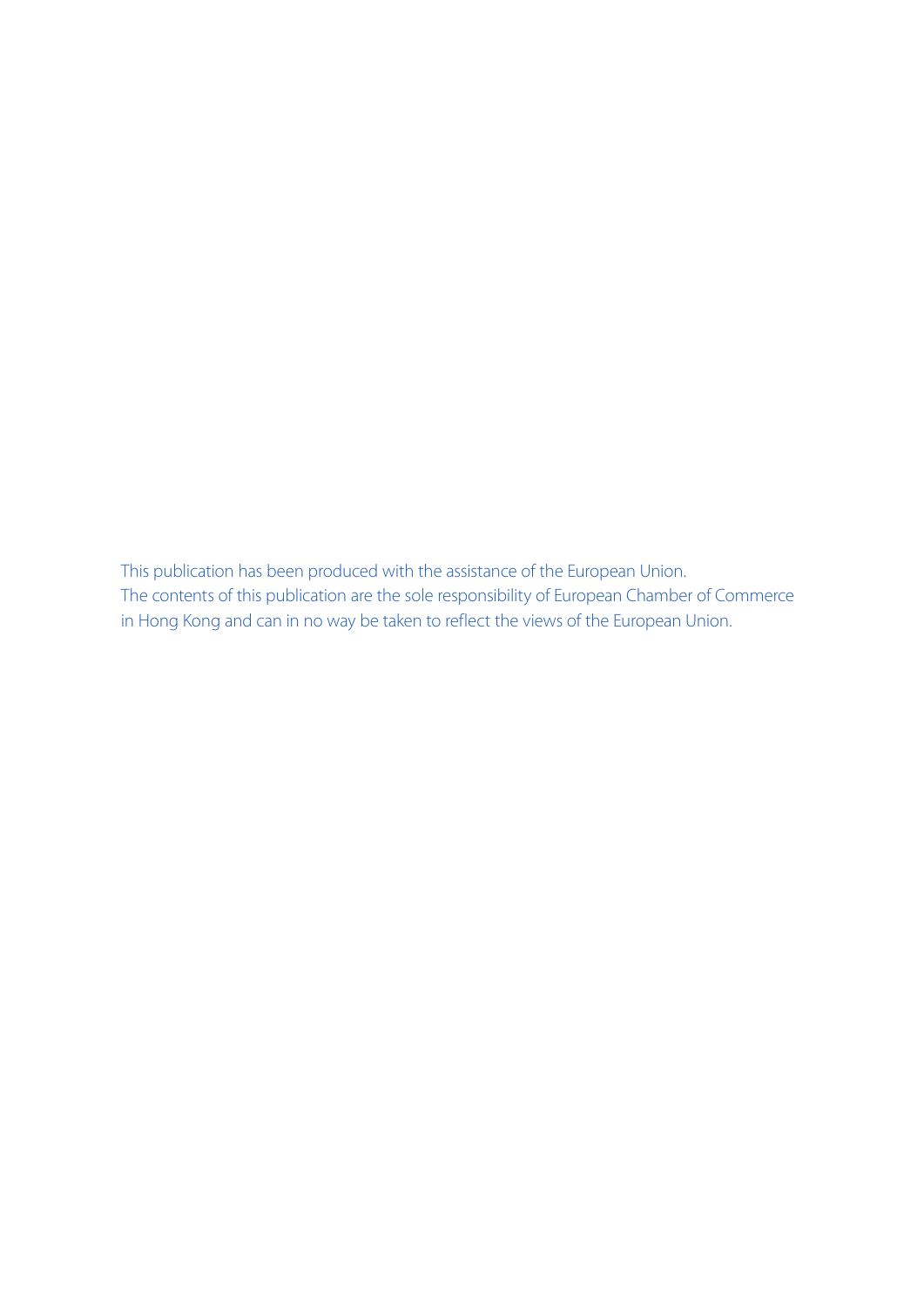## Introduction

Since its inception in 2012, The European Chamber of Commerce Intellectual Property Rights Business Council (IPRBC) has, by nature, primarily focused its action on the enforcement of trademarks rights albeit keeping overall competence for the whole spectrum of Intellectual Property Rights (IPR). This is reflected in this Position Paper, which follows on the former Intellectual Property Position Paper released by the European Chamber of Commerce in Hong Kong (ECC) in 2016.

The IPRBC believes that it is important to highlight in this introduction some of the key features of two recent reports published by the EUIPO-OECD and EU Customs respectively as they put more global perspective on some of the key challenges Hong Kong is facing in its fight against counterfeiting. On a different note, the IPRBC highlights Hong Kong's substantial efforts in becoming the regional champion for IP trading and the challenges it is facing.

### **Key Recommendations**

- Internet Best Practice: Enhancing the remarkable e-auctioning with integrity program implemented by the IPRPA, on the example of the EU Charter of Confidence signed in 2011 and renewed in 2016 between brand owners and major e-commerce platforms, to ultimately get key local stakeholders to agree on common principles for IPR protection on the Internet. In this regard, the BASCAP Best Practice paper for Removing Fakes from Online Platforms could also be used as a supporting tool.
- EU-Hong Kong Cooperation: Fostering strategic IPR Cooperation between the EU and Hong Kong authorities at an operational level by appointing IP Attaches (i.e. EU IP attaché based in Hong Kong and Hong Kong IP attaché based in Brussels). Operational cooperation between EU-HK-brand owners in relation to transhipment should also be encouraged.
- Legal Environment: Promoting and encouraging a streamlined and user friendly legal environment enabling all brand owners, including SME's, to effectively enforce their IPR at a reasonable cost. This notably concerns evidential requirements in relation to secret showrooms, enforcement of imitations, effective enforcement at the trade fairs, etc.
- Public Awareness: Designing a novel and ambitious public awareness strategy frankly addressing counterfeiting impact (i.e. funding of terrorist and criminal organizations, catastrophic consequences on sustainability and social responsibility) and focusing more on mainstream communication channels (i.e. social media).
- The FSBC recommends the Hong Kong government pay particular attention to the demand for FinTech in the fields of payment services, remittances and robo-advisors. In addition, the implementation of FinTech by financial institutions should be encouraged.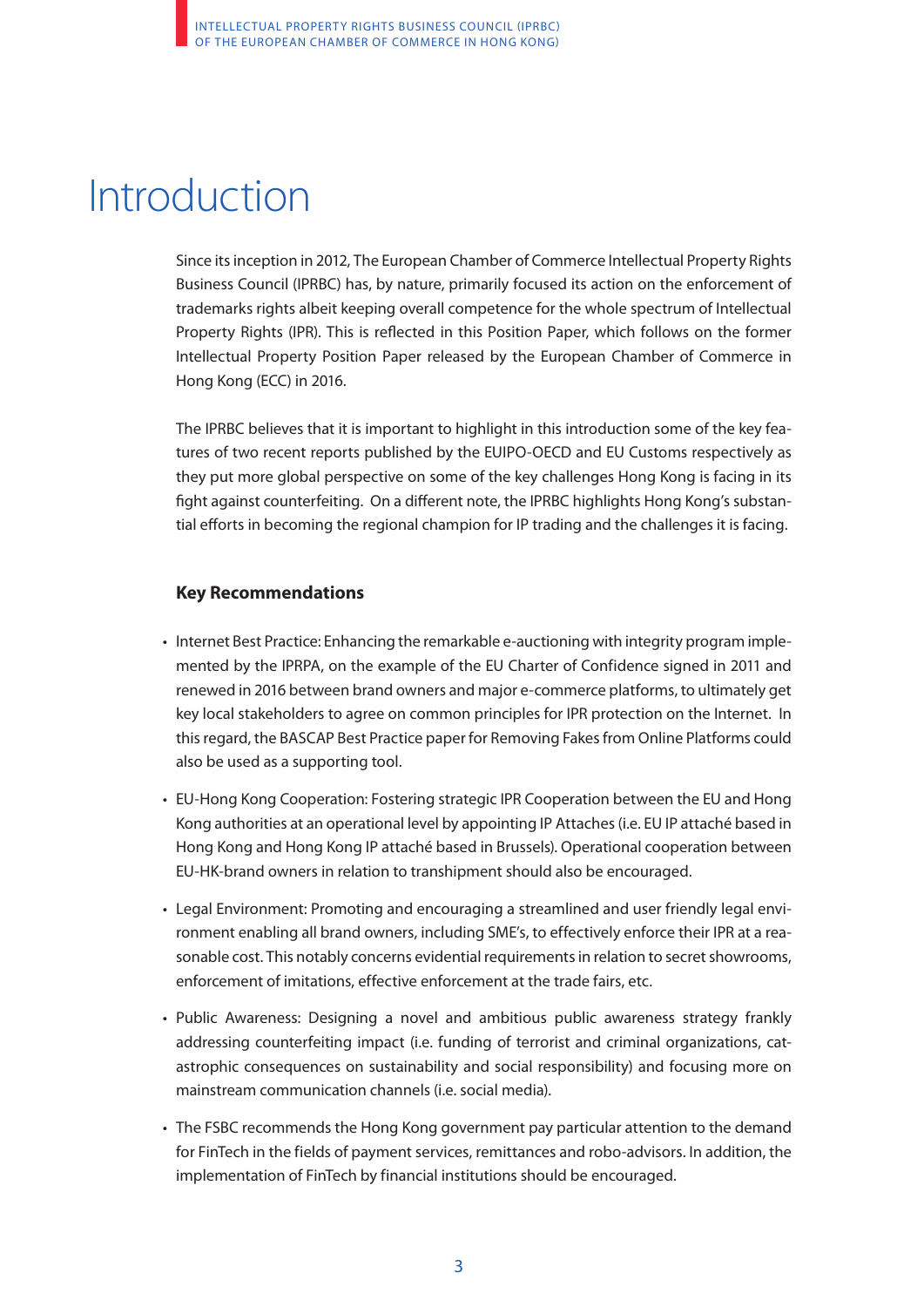### $\mathbb{I}$  $\mathbb{I}$ 1. Hong Kong's Global Role in Counterfeit Trading 1

In addition to being illegal in both Hong Kong and most jurisdictions internationally, the trading of counterfeit goods also threatens the health and safety of consumers, reduces the amount of tax collected, disrupts funding to the activities that are essential to the socialeconomic balance as well as hurts the economy as a whole. On the other hand, a robust development of Intellectual Property (IP) trade would benefit the economy of Hong Kong as a whole. According to a survey commissioned by the Intellectual Property Department (IPD) published in June 2015, 50% of establishments in the legal services industry believes that IP trading could enhance overall development of Hong Kong's economy.**<sup>1</sup>** It is the IPRBC's view that it is important to provide right-owners with the certainty that the results of their innovations will be protected while protecting consumers by building trust in whatever the market has to offer. The competitiveness of European businesses as well as the reputation of Hong Kong as a place of good law enforcement depends on it.

### **1.1. The OECD and EUIPO Report: "Trade in Counterfeit and Pirated Goods: Mapping the Economic Impact"**

The Organisation for Economic Co-operation and Development (OECD) and the European Union Intellectual Property Office (EUIPO) have published a report in April 2016 concerning the economic effects counterfeit trading cause to economies around the world**2**. The trading of counterfeit and products represented up to 2.5% of world imports, or as much as USD 461 billion.

According to the World Trade Organisation's TRIPS Agreement, "Counterfeit trademark goods shall mean any goods, including packaging, bearing without authorisation a trademark which is identical to the trademark validly registered in respect of such goods, or which cannot be distinguished in its essential aspects from such a trademark and which thereby infringes the rights of the owner of the trademark in question under the law of the country of importation."

Counterfeit goods trade took up 5.1% of imports to the European Union, consisting of as much as EUR 85 billion. Taking the cosmetics and personal care sector as an example, losses due to counterfeit goods made up almost 8% of the annual licit turnover of the industry.**<sup>3</sup>** The majority of brands targeted by counterfeiters are from OECD member states: United States, Italy, France, Switzerland, United Kingdom, Japan, Germany and Luxembourg. The report unveiled the negative impacts of the trading of counterfeit goods to the global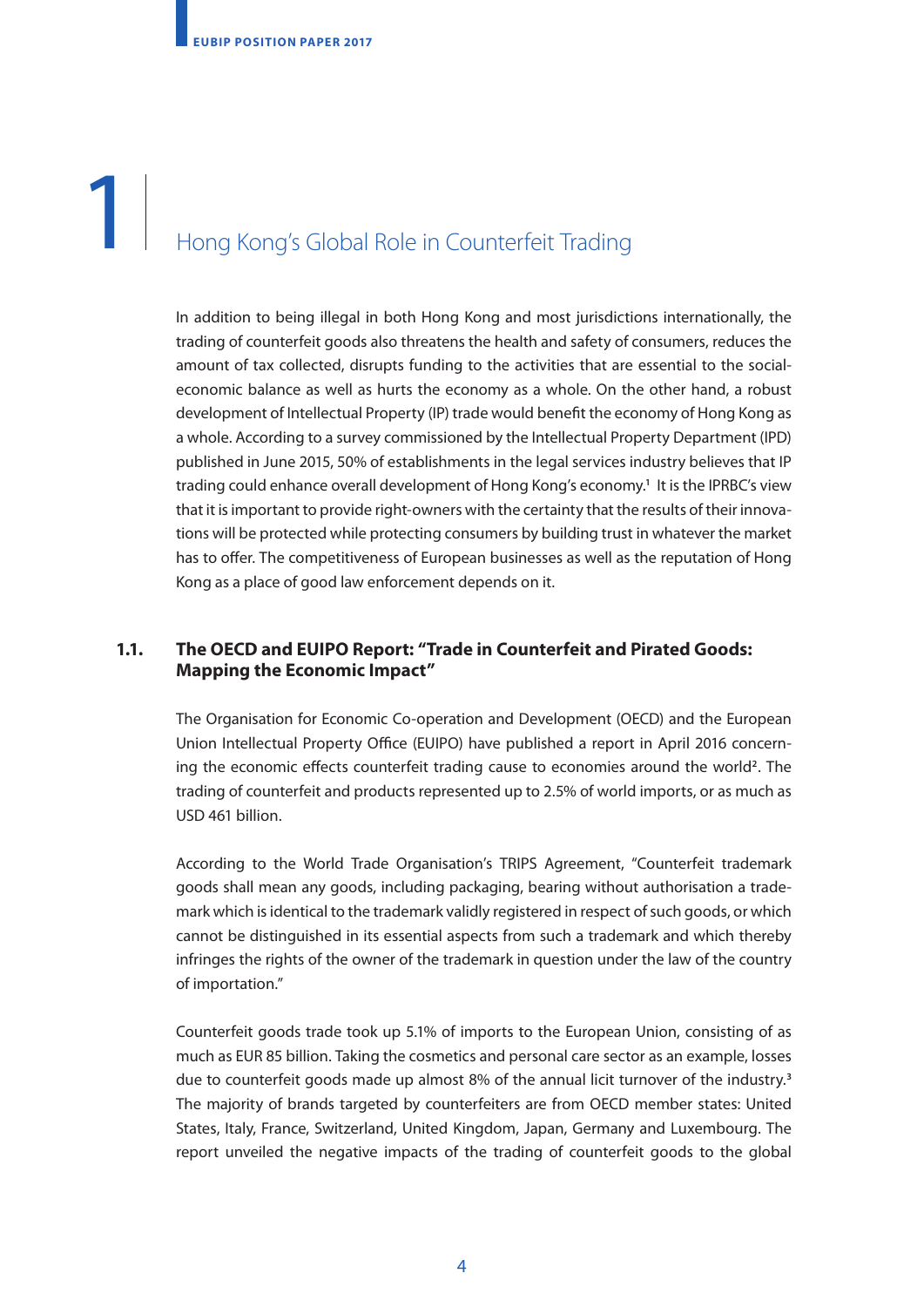economy. Not only does that undermine the importance of Intellectual property as a key value generator for brands, but it also affects the competitiveness of the economy as a whole.

The distribution of imports of counterfeit products to the European Union in the years 2011, 2012 and 2013 were recorded in the report. The record amount of counterfeit goods seizures was at the highest in 2012, with 150,423 cases. Out of the top five provenance economies of counterfeit products to the EU, four of them are Asian economies, namely China, Hong Kong, Singapore and Thailand. Despite the identification of the top provenance economies, trade routes in counterfeit goods are still unpredictable because of its complexity and dynamic changes. Hong Kong, China and Singapore are identified as the main intermediary transit point either out of convenience or because traffickers exploit governance gaps in those regions.

The important role of e-commerce, which provides new possibilities to distribute and get access to counterfeit goods, is regarded as a rising challenge for the international community. The rise of e-commerce also brought the problem of transportation of counterfeit goods through small shipment. Small shipments service is a new way of avoiding detection and mitigating risks of sanctions in the transportation of counterfeit goods. 65% of seizures are mail related and over 20% are air related, while sea and road only made 8% of the seizures respectively. 43% of seized packages included less than 10 items, and over 40% of these packages only contained 1 item. In an infringement case involving small shipments, the senders try to get around customs by splitting large packages of counterfeit goods into smaller units. Mailing from widely scattered postal stations, they repeatedly send small parcels, while changing the names of the senders and addresses to escape law enforcement. The rise of small shipment services is a key issue in dealing with counterfeit trading which is directly linked to the attractiveness of e-commerce.

### **1.2. EU Customs Seizure Statistics – Global Outlook**

Each year the European Commission issues a Customs activity, focusing on their enforcement of IPR. It is based on the data transmitted by the Member States administrations, in accordance with the relevant EU customs legislation (Regulation (EU) No 608/20132).**<sup>4</sup>**

According to the Statistics published on 22 September 2016 by the European Commission, more than 80,000 detention cases were registered by Customs in 2015, for a total of more than 40 million detained counterfeit articles. The value of the equivalent genuine products is estimated to be just over 642 million euro.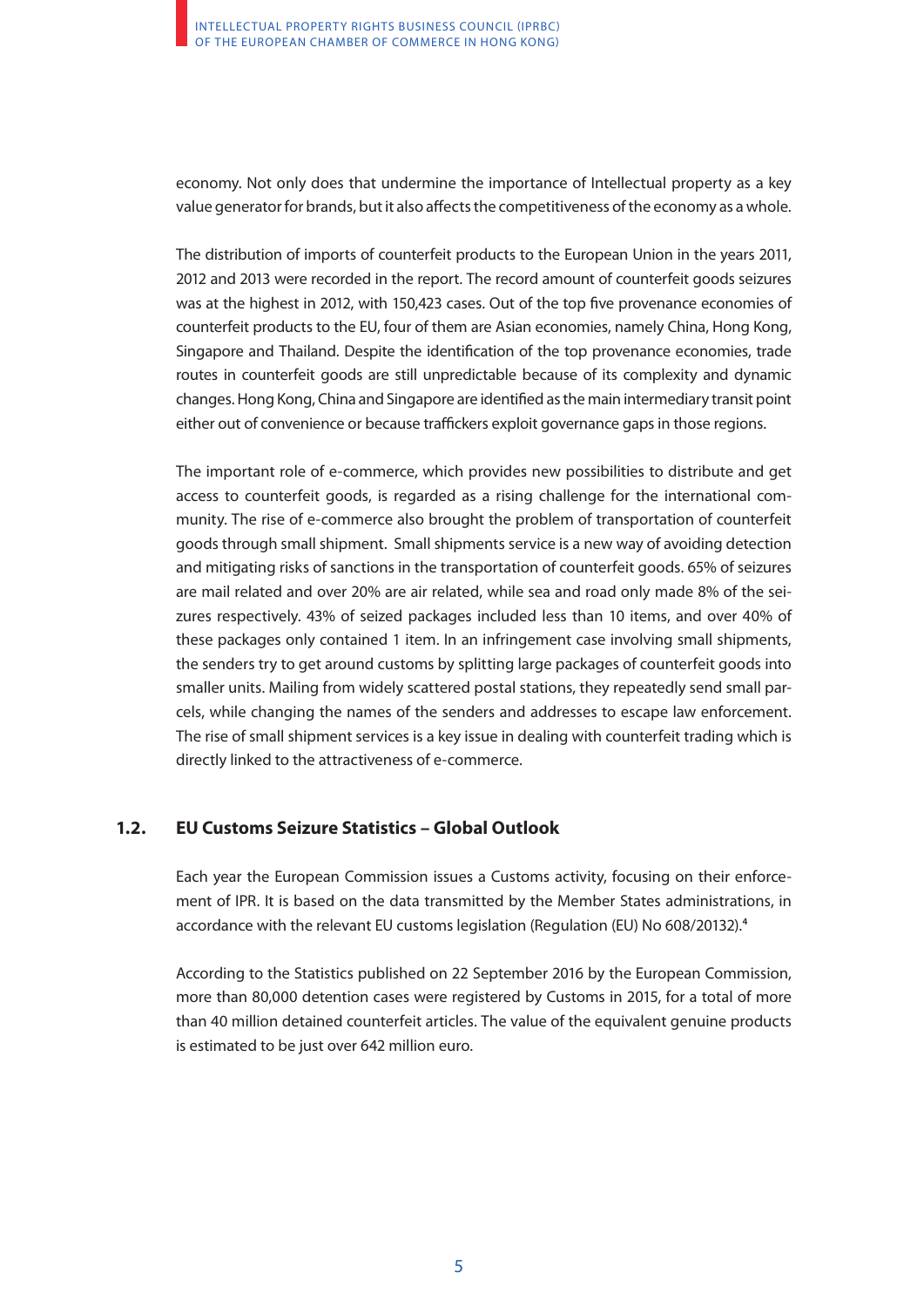### **cycling Rate**

### **1.3. EU Customs Seizure Statistics - Hong Kong Focus**

As in 2014, China continues to be by far the main country of provenance from where goods suspected of infringing an IPR were sent to the EU**<sup>5</sup>** .



### **Country of Provenance by Articles**

| <b>Hong Kong, China</b>                                                        |   | <b>Value</b> | % of total |
|--------------------------------------------------------------------------------|---|--------------|------------|
| Watches                                                                        | € | 57.492.452   | 51%        |
| Parts and technical accessories for mobile phones                              | € | 11.267.399   | 10%        |
| Bags, including wallets, purses, other similar goods carried in the pocket/bag | € | 10.313.381   | 9%         |
| Mobile phones                                                                  | € | 4.523.581    | 4%         |
| Clothing (ready to wear)                                                       | € | 4.517.627    | 4%         |
| Other shoes                                                                    | € | 3.993.548    | 4%         |
| Jewellery and other accessoires                                                | € | 2.488.020    | 2%         |
| Packaging materials                                                            | € | 1.930.465    | 2%         |
| Sport shoes                                                                    | € | 1.875.385    | 2%         |
| Audio/video apparatus including technical accessories and parts                | € | 1.771.422    | 2%         |

**total € 113.585.452**

In 2015, Hong Kong became the third largest country of origin of counterfeit products seized by EU Customs behind Montenegro, both in terms of total quantities seized (9.3%) and value of quantities seized (20.23%), while China remains the first country of origin on both accounts with 41.08% and 58.37% respectively.

### **1.4. Overview on Hong Kong IPR Enforcement Authorities**

The Customs & Excise Department (C&ED) is the mandated governmental department responsible for taking criminal sanctions against copyright and trademark infringements in Hong Kong.**<sup>6</sup>** The C&ED's mission is to protect the interests of IPR owners and legitimate traders through enforcement of the Copyright Ordinance (Cap. 528), the Trade Descriptions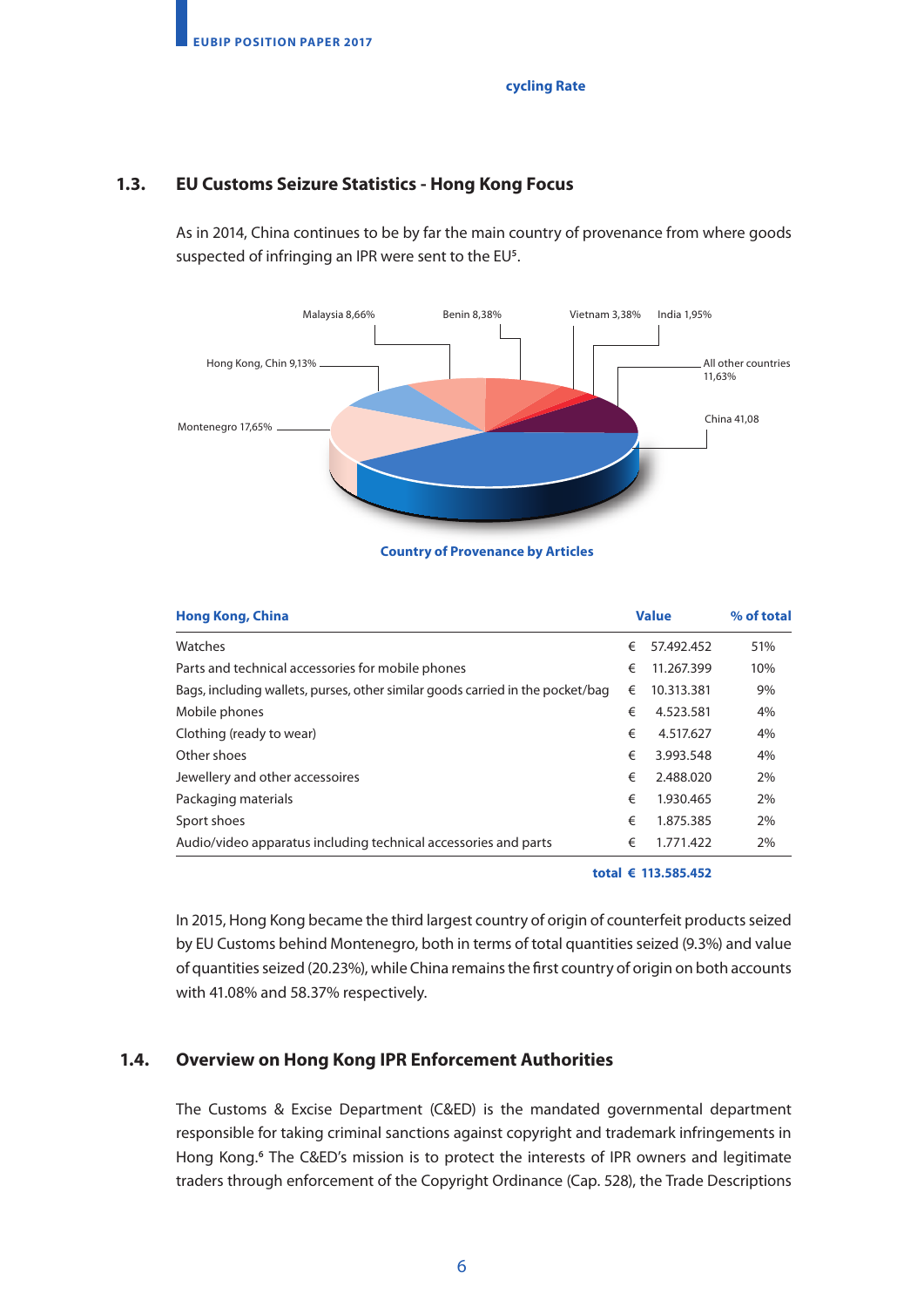Ordinance (Cap. 362) and the Prevention of Copyright Piracy Ordinance (Cap. 544). The C&ED adopts a two-pronged enforcement strategy against the supply and retail of counterfeit goods. On the supply side, the C&ED focuses its enforcement efforts against illegal activities at the import and export, manufacturing, wholesale and distribution levels. At the retail level, the C&ED takes repeated and sustained enforcement actions to eradicate street level piracy and counterfeiting activities.

The Intellectual Property Department (IPD) serves to maintain the protection of intellectual property rights in Hong Kong to the highest international standards, high-quality and responsive patent, trademark and designs registration services to the public and promote awareness about IPR in the community.<sup>7</sup> In recent years, the IPD has actively promoted Hong Kong as an IP trading hub in the region by launching the scheme "Hong Kong as IP Trading Hub".

The Hong Kong Police force are also competent for IPR enforcement matters and may exercise their power of arrest and seizure should they encounter suspected copies of infringing goods in the performance of their duties.**<sup>8</sup>**

The Department of Justice (DOJ) is responsible for prosecuting all criminal cases, except those via private prosecution, so this includes all criminal cases involving IP enforcement.**<sup>9</sup>**

Hong Kong courts are equipped to handle both criminal and civil matters. Different level courts will handle cases depending on the type of relief sought and the amount of damages claimed for a civil action, and the fines and penalties that may be imposed in relation to a criminal offence.

The Intellectual Property Rights Protection Alliance (IPRPA), created in 2004 by the C&ED and strong of 94 members, provides a broad-based platform that enables the exchange of information and knowledge, and fosters closer cooperation between the C&ED and the IPR industry.**<sup>10</sup>** Noting that assistance and support from the industry stakeholders are pivotal in the IPR protection regime, the C&ED maintains an effective strategic partnership with the IPR industry in the publicity and public education for IPR protection.

### **1.5. Development of "Hong Kong as IP trading Hub"**

In recent years, in addition to its efforts in protecting intellectual property in the city, the Hong Kong government has actively promoted Hong Kong as the regional IP trading hub by launching the programme "Hong Kong as IP Trading Hub" under the Intellectual Property Department (IPD). Apart from the IPD, the Hong Kong Trade and Development Council (HKTDC), Department of Justice (DoJ), the Innovation and Technology Commission (ITC) have also been assisting in the development of the project.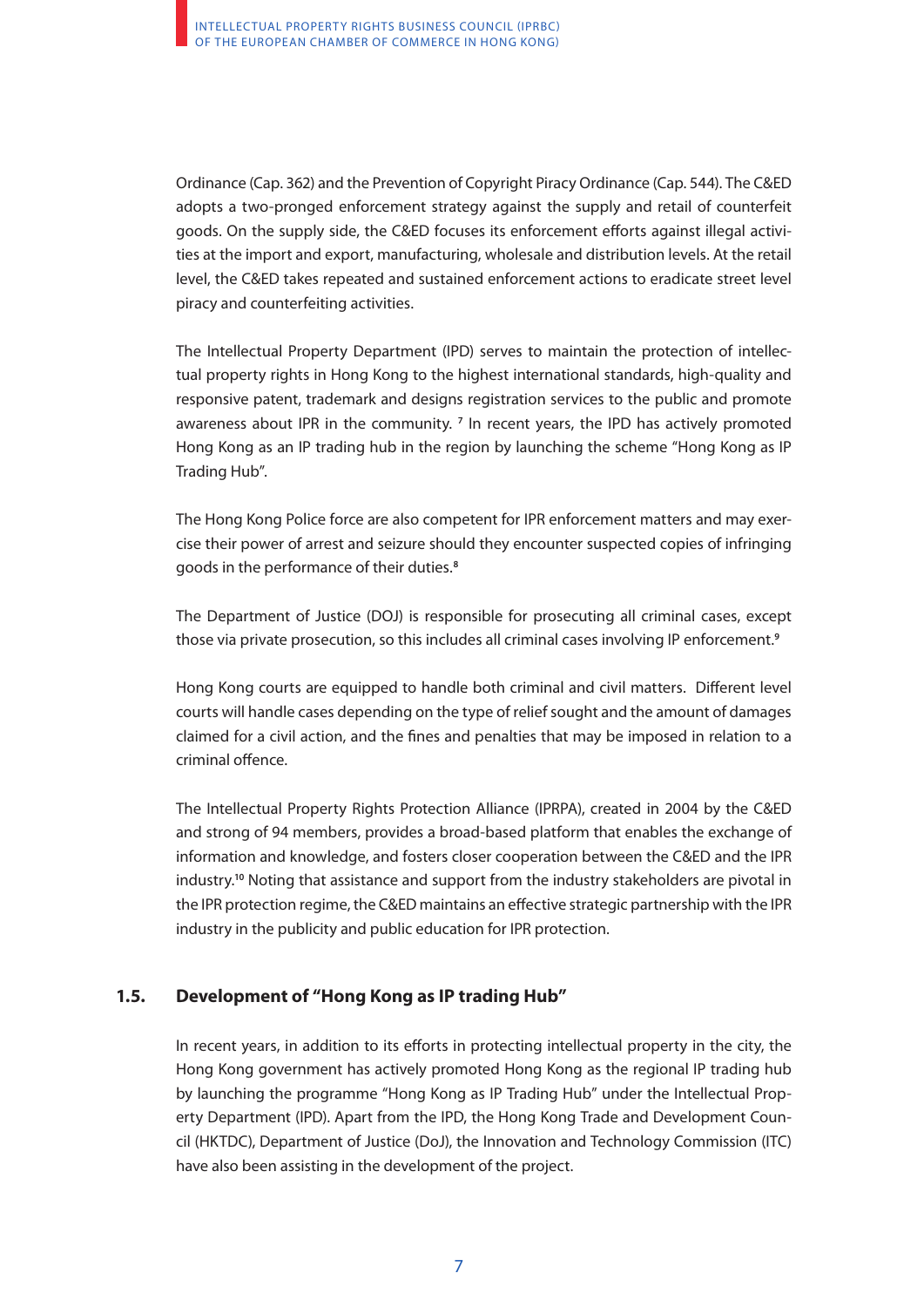An independent working group focusing on the topic was set up in 2013, which identified 4 strategic goals in transforming Hong Kong as the regional IP trading centre: Enhancing the IP protection regime; Supporting IP creation and exploitation; Fostering IP intermediary service and manpower capacity and Promotion, education, and external collaboration. The IPD has earmarked \$2.55 million for the promotion and education efforts under the framework of the 4 strategic goals, focusing on business sectors and targeting SMEs in the city. In addition to developing local support for IP trading, the IPD cooperated with mainland and international authorities aiming to boost Hong Kong's image as an international IP trading hub. The IPD has also organized the 2015 Business of Intellectual Property (BIP) Asia Forum attracting over 2400 IP professionals from 37 countries and regions in hope of promoting Hong Kong to potential IP investors.

The development of Hong Kong as the regional IP trading hub has been met with the challenge from Singapore. Both as international business and trading centres in the region, both cities have committed to provide services for IP trading in recent years. Despite having a strong advantage under its links with Mainland China and the organisation of high profile events such as the Business of Intellectual Property Forum on an annual basis, Singapore is gaining more momentum on some key areas. For instance, with an earlier start in the promotion of IP trading dating back to 2003, Singapore has since managed to secure the regional offices of several key Intellectual Property Protection and Enforcement non-governmental organisations and associations such as WIPO's regional arbitration centre, the first of its kind out of Geneva, INTA's regional office and Interpol's regional office. In recent years, Singapore has also become a leading figure in the ASEAN community with respect to Intellectual Property trading and valuation.

2. IPR Protection – On the Internet 2

> According to a recent report by the Hong Kong Census and Statistics Department**11** , more than 80% of all persons aged 10 and over in Hong Kong used the internet. Over the past 10 years, the rate of increase for use of the internet has increased from 56.9% to 84.9%. Out of the 80%+ population, more than 97% used their smartphone for internet connection.

> To give a broader perspective, the China Internet Network Information Centre estimates that there were over 710 million Internet users in China by June 2016, up from about 450 million back in 2010, bringing the current penetration rate to about 51.7%.**<sup>12</sup>** About 656 million of these users access the internet via their mobile phones/smartphones. In 2015, China's e-commerce increased 42% compared to 2014 and was estimated to be worth 615 billion EUR. This number is expected to double by 2018.**<sup>13</sup>**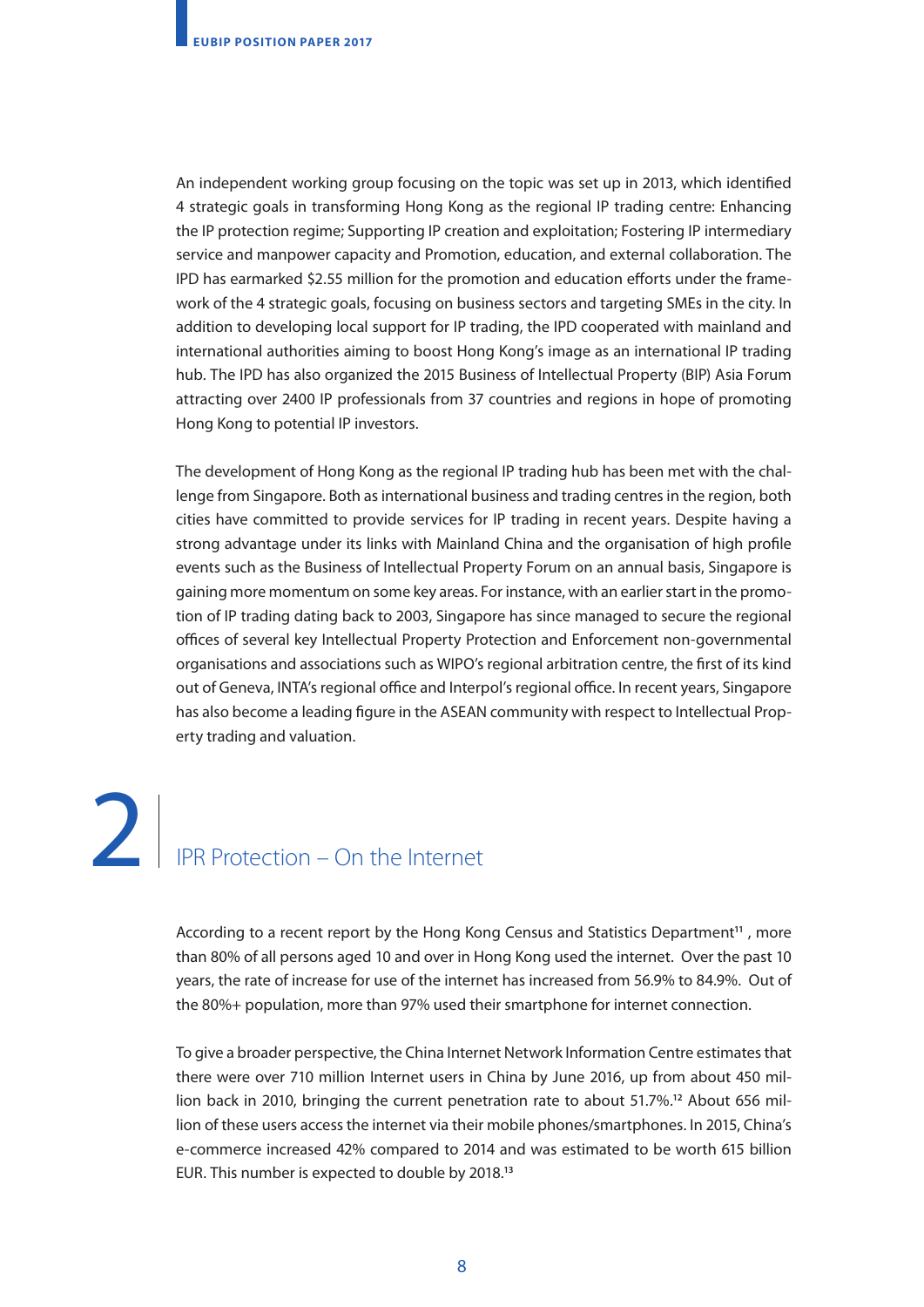This accounts to millions of posts each day on social media, blogs, commercial platforms and standalone websites. Over the years, a growing part of this online activity related to advertising, marketing and selling counterfeit goods infringing the intellectual property rights of European brands. Infringers have decided to move their operations from traditional brick and mortar shops to online shops for a number of reasons, including:

- Mitigating their legal risks by making it harder for brand owners and enforcement authorities to identify them.
- Reducing their costs by operating from home with mostly make to order operations.
- Simply following the shopping trends, which have steadily grown toward e-commerce.

Another remarkable indicator is the unparalleled success of the November 11 and December 12 giant retail sales in China. During the recent 11 November 2016 sale, one of China's largest online auction site company reported a USD 17.7 million worth of sales on that one day. This phenomenon triggered a spectacular increase in the volume of private postal courier and represents a huge challenge for enforcement authorities, brand owners and reputable private courier companies to monitor and detect parcels containing counterfeit products.

Chinese officials stated in November 2015 that roughly 40% of all the goods sold online on Chinese websites were counterfeit goods.**<sup>14</sup>** The fight against the sale of counterfeit goods online has undoubtedly reached an unprecedented scale and needs to be made a key priority.

Hong Kong has no or marginal manufacturing capabilities for counterfeit goods and is essentially a consumption market. The fast-paced development of both e-commerce and postal courier in both Hong Kong and China has made counterfeit products largely and easily available to Hong Kong consumers, while representing an incredibly hard challenge for enforcement authorities and brand owners to monitor and enforce. Recent trends show that online shoppers of counterfeit goods are mostly looking for trendy articles such as clothing and accessories of luxury, fashion, sport and tech brands, which are of direct concern to a large number of European brands.

Consumers' safety, Hong Kong's reputation as a prime shopping location, long term impacts on the environment as well as the business interests of legitimate brands owners are amongst some of the most critical elements at stake.

In view of that, the IPRBC has organised various events in raising awareness of IPR in Hong Kong in the past year. A breakfast seminar on IPR Protection on the Internet was held on 21**st** June, 2016 in partnership with the C&ED. Three main topics of discussion focusing on preventative measures, enforcement and raising industry standards were discussed. Representatives from various Hong Kong authorities, major auction sites and brand owners shared their practices in combating counterfeit trade in Hong Kong.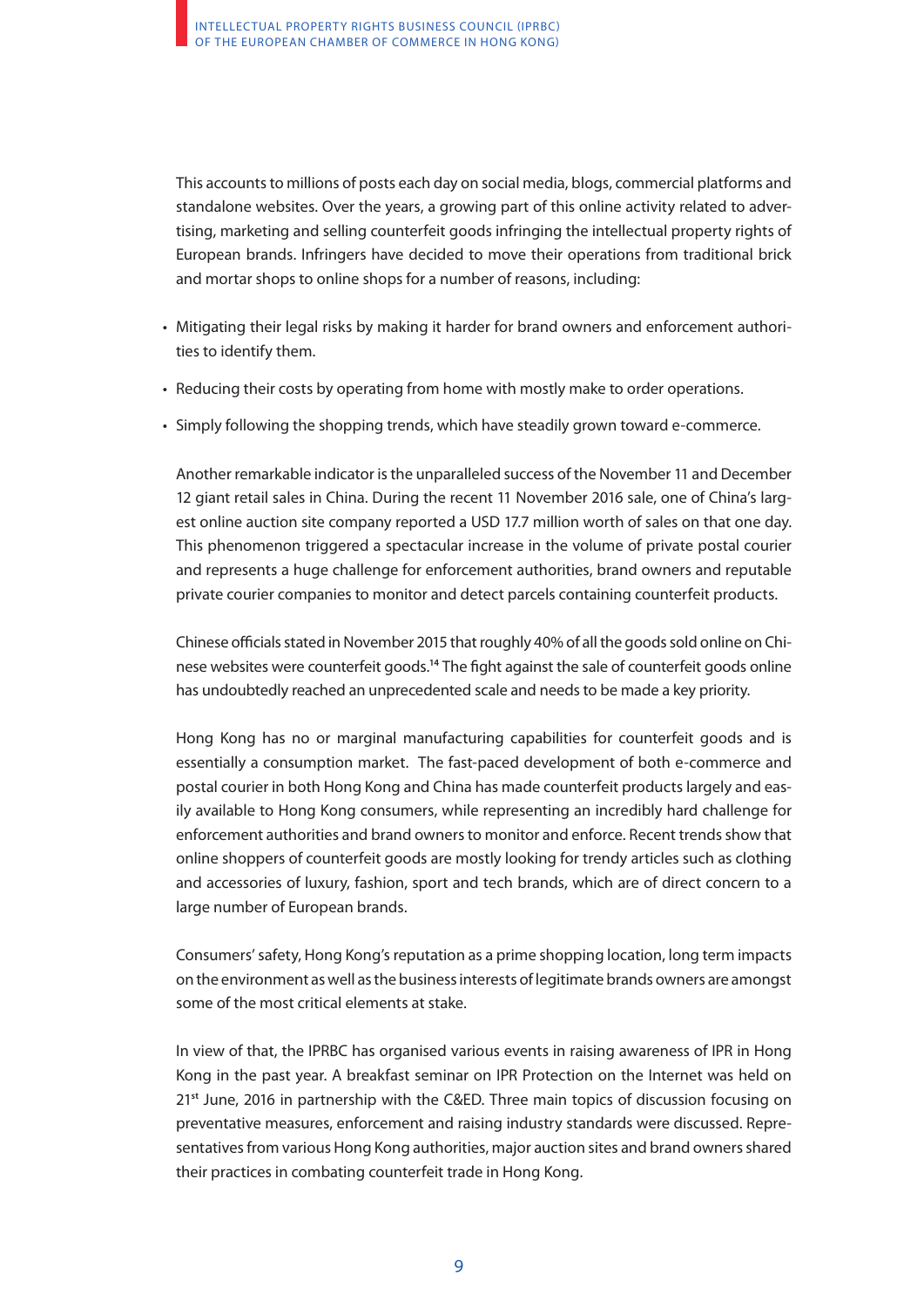### **2.1. Remarkable Initiatives by C&ED**

C&ED has taken the full extent of this critical issue and articulated its online enforcement strategy around the following pillars:

- 1. The creation of the Electronic Crime Investigation Centre (ECIC) in late 2012, which aims at dealing with online IPR infringements.**<sup>15</sup>** The ECIC notably formulated new methodologies on cyber investigation and evidence collection. In addition, it also offers in house trainings on computer forensic and online investigation.
- 2. The creation of a division of about 50 staff dedicated to enforcement of online intellectual property crimes (due to an internal reorganization) in early 2014.
- 3. The launch of SocNet, a webcrawler, developed jointly with the University of Hong Kong and destined to track and trace the trading of counterfeit goods on the Internet in July 2015.**<sup>16</sup>** This increased C&ED's monitoring capacity to about 4,000 social media accounts a day, compared to about 200 previously.
- 4. The regular organization of tailored awareness campaigns and communication events destined to raise awareness and share best practices amongst both the general public and the private sector (i.e. about 60 trainings and events organized in 2014-2015 covering various online IPR enforcement related topics).

### **2.2. The Continued Problem with Auctions Sites**

There are a number of well-known online auction sites, which operate in Hong Kong and are popular amongst the general public. It should be kept in mind that while purchasing counterfeit goods online in Hong Kong is not an offence, importing/exporting or re-selling of such counterfeit goods are.

For instance, one of the more popular online Customer to Customer (C2C) marketplace from China launched its Hong Kong official website in 2013. According to Alexa, this same marketplace is today the 6th most visited website in Hong Kong**17** and 1 out of 4 Internet users in Hong Kong has an account on this online marketplace. According to this marketplace's statistics, the transactions in Hong Kong have grown 50% year on year.

However, as auctions sites have become more popular, the counterfeit problem on these sites has also grown. While some auction sites are more willing to cooperate with other stakeholders, especially brand holders, in taking down counterfeit goods on the website, other sites showed more reluctance in doing so.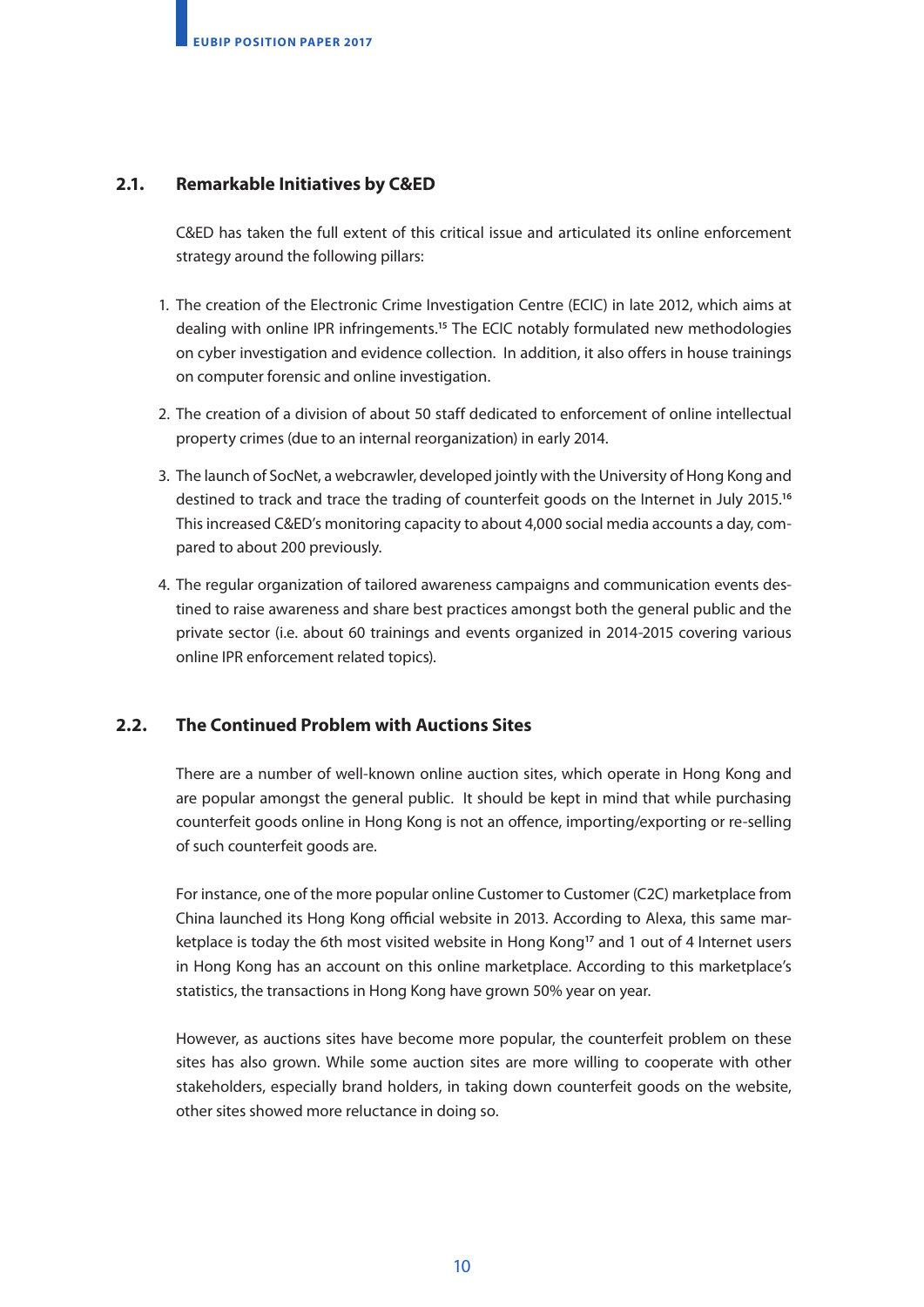In May 2016, the International Anti-Counterfeiting Coalition (IACC) suspended one of its new memberships just weeks after a new member, a prominent online auction site company from China, joined the group.

The founder and executive chairman of this Chinese company, made a comment regarding counterfeit goods sold on his auction sites in June 2016 which stirred up controversies regarding the problem of efforts in protecting intellectual property rights made by largescale auction sites. His comment that counterfeit products having better quality and price than the original goods stirred up criticism internationally**18**, although he later defended his previous statement and proclaimed that counterfeit goods have no place on its auction site.

This same auction site, has just signed the new European Union Memorandum of Understanding (MoU) on the 21**st** June, 2016**19**. The renewed memorandum serves to establish a code of practice in the fight against the sale of counterfeit goods over the Internet and to enhance collaboration between the signatories. The MoU established a cooperation between rights owners and internet platforms in the European Union in dealing with the trading of counterfeit goods online.

Another popular auction site has been cooperating strongly with law enforcement all over the world, including the EU, Interpol and national law enforcement bodies, which suggest that there is room for cooperation between the auction sites and the authorities. The company has signed the EU MoU in 2011**20** and has been actively working on developing an efficient system in dealing with counterfeit goods on the site. A lot of resources have been invested in support of big fish targeting on the site, such as the creation the Law Enforcement eRequest System, an online webform for enforcement agencies to request data, inclusive of uploading their supporting documents such as a court order.

However, even though the general volume of take downs on online auction sites initiated by brand owners has increased steadily over the years, visibility and availability remain high. The burden remains essentially on brand owners to monitor, detect and report auctions of counterfeit of their products to these platforms for them to take them down, often having to adapt and cope with cumbersome, and sometimes questionable, policies and rules imposed by the platforms. This is proving time consuming, expensive and ineffective in the long run, since this merely addresses a visibility issue while serious infringers are not deterred from coming back, very often on the same platform and under the same name.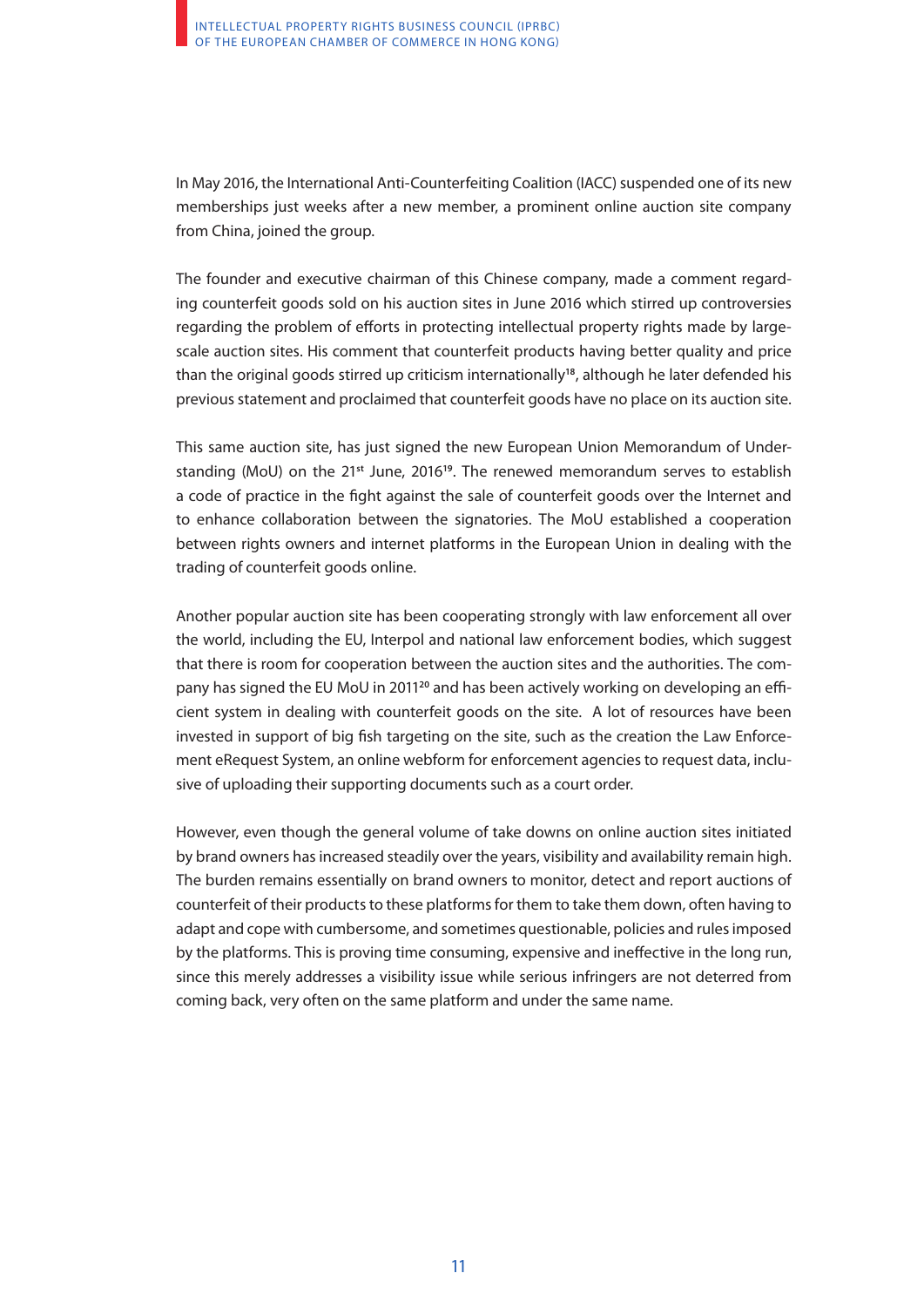### **2.3. The Fast-Growing Role of Social Media**

In addition to auction sites, social media and apps have rapidly become a prominent front in the struggle against counterfeiters.

Social networks have become the preferred method for counterfeit trading, accounting for 65% of online cases handled by the C&ED during the first half of 2015.**21** By contrast, during the first half of 2014, 79% of online cases were conducted through auction sites.**<sup>22</sup>**

Popular social media services are used as virtual showrooms, without any means of payment, to lure potential customers in visiting standalone websites or private accounts on auction sites, where counterfeit products are ultimately sold.

The new challenge of social media represents the move of transactions away from traditional websites to being a haven for counterfeiters under the freedom and anonymity, in order to impersonate fan pages on social media. 'Likes' and 're-tweets' on these networking platforms spread very quickly, making it more difficult to track sources and control impact. Different social media have very different modes and a wide range of operations, which result in some social media being more difficult to monitor than others.

One of the more popular social media services alone has over 1.65 billion monthly users globally, while other social media services have 1 billion and 500 million monthly users respectively.**23** It is natural that law enforcement on social media has to rely on systems instead of human beings in detecting the illegal activities on the site. In 2015, the C&ED and the University of Hong Kong jointly developed a programme targeting on the counterfeit activities on social media. The "SocNet System" is designed to detect and manage crime migration in different internet networks, including various social media platforms. It is capable of handling a huge amount of message thread simultaneously and maximizing the speed of webpage screening and analysis. The system creates a database that extends enforcement scope without extending manpower and improves customs efficiency by 90% in handling online counterfeit cases**24.**

In November 2015, the European Union's Law Enforcement Agency (EUROPOL) conducted the Operation In-Our-Sites (IOS) VI which successfully tracked down and abolished websites and social media accounts selling counterfeit goods.**<sup>25</sup>** This is first joint cooperation between law enforcement agencies in different European countries as well as Asian countries, including Hong Kong, in dealing with online IPR crimes related to websites and social media. The EUROPOL acknowledged the importance of cooperation between the private industry and the authorities, which is a key to the success in monitoring and reporting IP-infringing websites via the organization.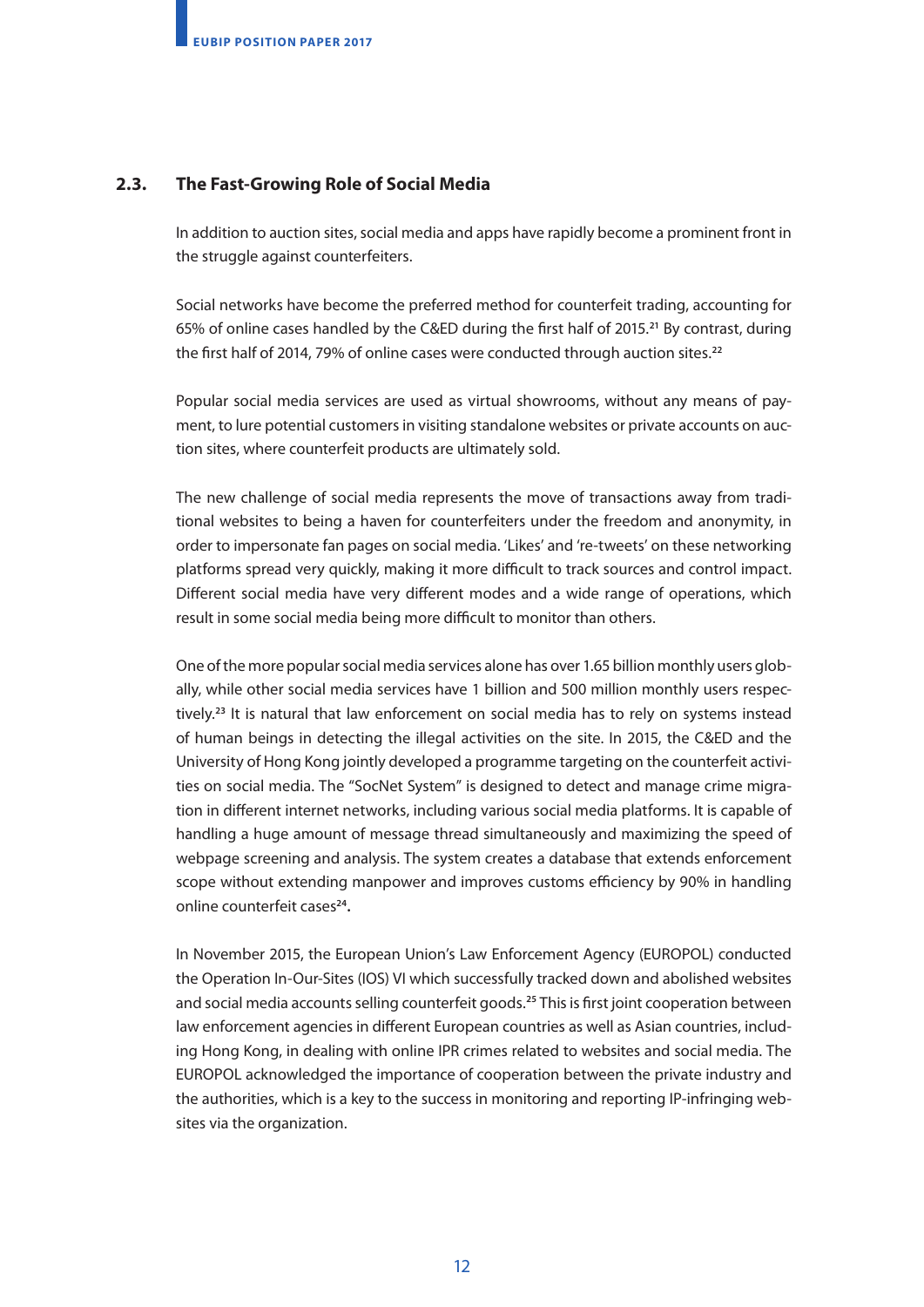### **2.4. The Paradox of Hong Kong as a Haven for Rogue Websites**

Counterfeiters are aware that the Internet has no borders and have been smartly exploiting discrepancies between the different countries' legislations, as well as weak international cooperation.

A growing number of websites advertising and selling counterfeit goods are registered in Hong Kong, due to the favourable environment of convenient and anonymous website hosting. Instead of targeting Hong Kong customers, these websites reach out to customers in countries such as Japan, Korea or European countries in their respective local languages. It sometimes happens that the rogue website is blocked from local or regional access to prevent its detection from Hong Kong authorities, while its intended markets are far away.

Although not directly impacting Hong Kong's consumer market, online counterfeiters seriously tarnish Hong Kong's reputation for providing a safe and enjoyable business and shopping environment, by exploiting its reputation of being one of the most free economy to cover and facilitate their illegal activities.

The Hong Kong Internet Registration Corporation Limited (HKIRC) has been trying to track down these rogue websites and combat the malicious use of the .hk domain name**26**. The HKIRC oversees the administration and assignment of the country code top level Internet domain names ending with .hk and its Chinese equivalent. The HKIRC manages around 440,000 domain names, with 31 registrars all of the the world providing .hk domain name registrations.

A domain allocation policy with a pre-launch priority registration (PLR) has been established, giving trademark holders a priority to secure a domain name that it has registered the trademark with. The HKIRC also helps settle dispute resolution for domains registered through the corporation. Trademark holders can file a complaint towards a registrant whose domain name is identical or confusingly similar to the trademark holder's registered products or services. Under the efforts of the HKIRC, number of phishing cases using .hk in 2014 dropped by 99% compared with 2009.

An Early Detect Service named ".hk WATCH" has also been introduced. Once trademark holders subscribe to the .hk WATCH service, they will be notified instantly if someone else registers a domain with identical or similar to the registered trademark, with the detailed information of the domain registration to facilitate a complaint to be launched by the trademark holders.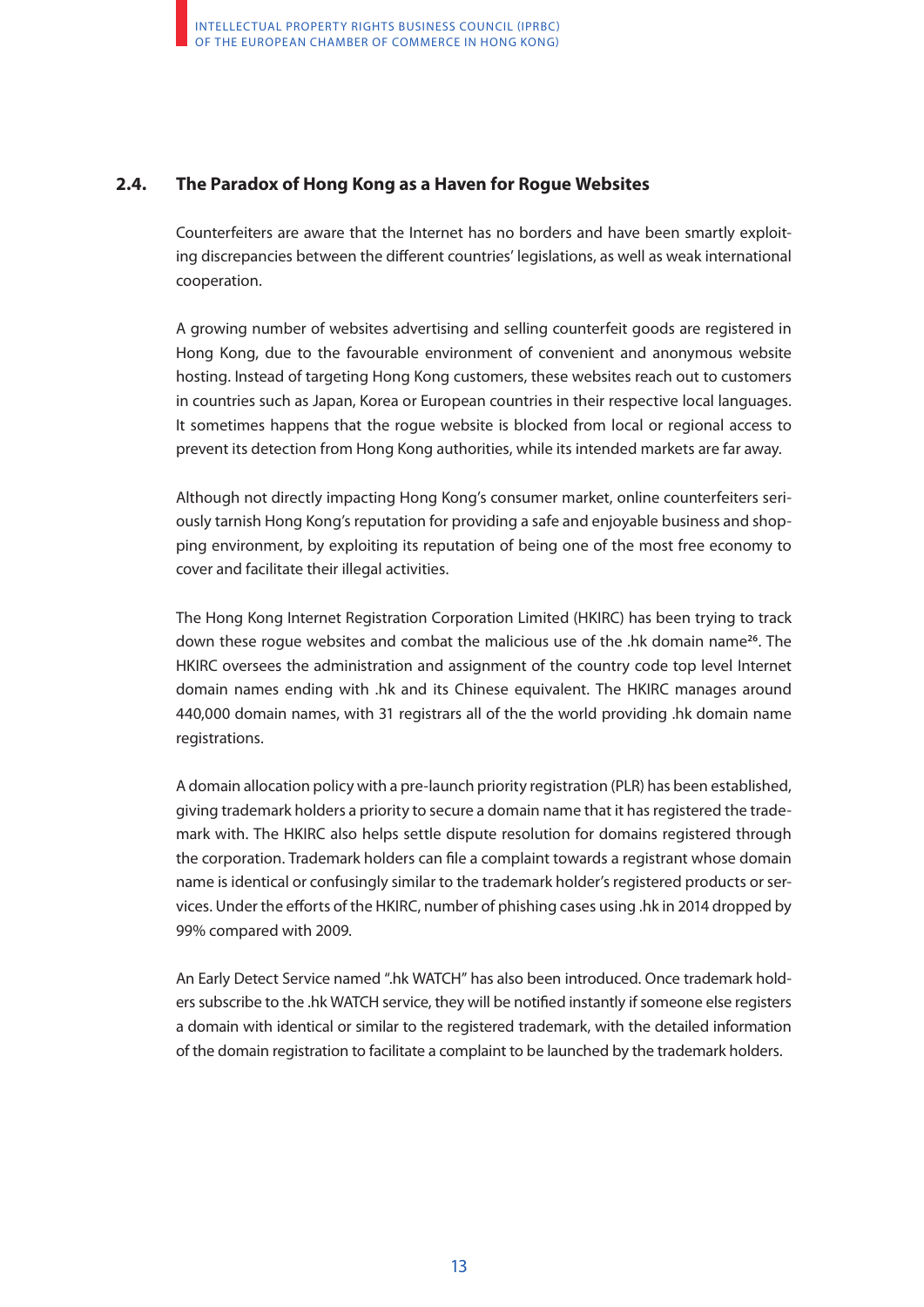### **2.5. The Lack of Deterrence of Penalties Imposed**

The current lack of a deterrent penalty imposed on online infringers encourages more infringers to move their operations online, or for the same infringers to repeat the same. In order to effectively deter online infringers and ultimately decrease the trade of counterfeit goods online, appropriate responses must be brought from both a criminal and civil enforcement standpoint by mainly focusing on repeat offenders and large scale sellers (i.e. large volume of auctions, or registrant of several rogue websites, etc.). A good start would be to increase cross-jurisdictional cooperation.

### **2.6. The Increasing Trend of Youngsters Selling Counterfeit Products Through Online Platforms**

Statistics have also shown an increase in Hong Kong students engaging in counterfeit selling activities in 2015 compared to 2014**27**. There are altogether 82 cases of secondary or university students allegedly selling counterfeits items online, which is twice the number of 2014. Of the 82 cases, more than half of the arrested students aged under 18 accounted for nearly 40% of all the arrests related to counterfeit infringement made by C&ED in the year.

The situation continued to worsen in 2016. In the first six-months of the year, 29 secondary students have been arrested for selling counterfeit products on the internet which is a threefold rise compared to 2015**28**. In the first two quarters of 2016, the C&ED have already arrested 112 people in the 99 cases taken, which includes secondary and university students and seized \$1.2million worth of counterfeit products.

According to the C&ED, local youngsters and students have become a common type of individual online counterfeiting seller which usually operates on a relatively small scale. These sellers operate mainly on social media, posting advertisements on different platforms. "To purchase on someone's behalf" is also a common form of operation for these types of seller. Origins of these counterfeit products usually go back to Mainland online retail platforms. The C&ED believe that the sharp increase in cases involving young people can be attributed to the lack of awareness about one's legal responsibilities as well as the misconception that the authorities would not be able to track their crimes online.

### **2.7. Recommendations**

• Promoting a deterrent enforcement arsenal against online infringers, especially focusing on repeat infringers, infringers operating at a commercial scale, as well as a comprehensive set of tools destined to compel blatantly uncooperative stakeholders (i.e. Internet Service Providers, auction sites, social media, postal courier companies, etc.) to actively and effectively support anti- counterfeiting efforts.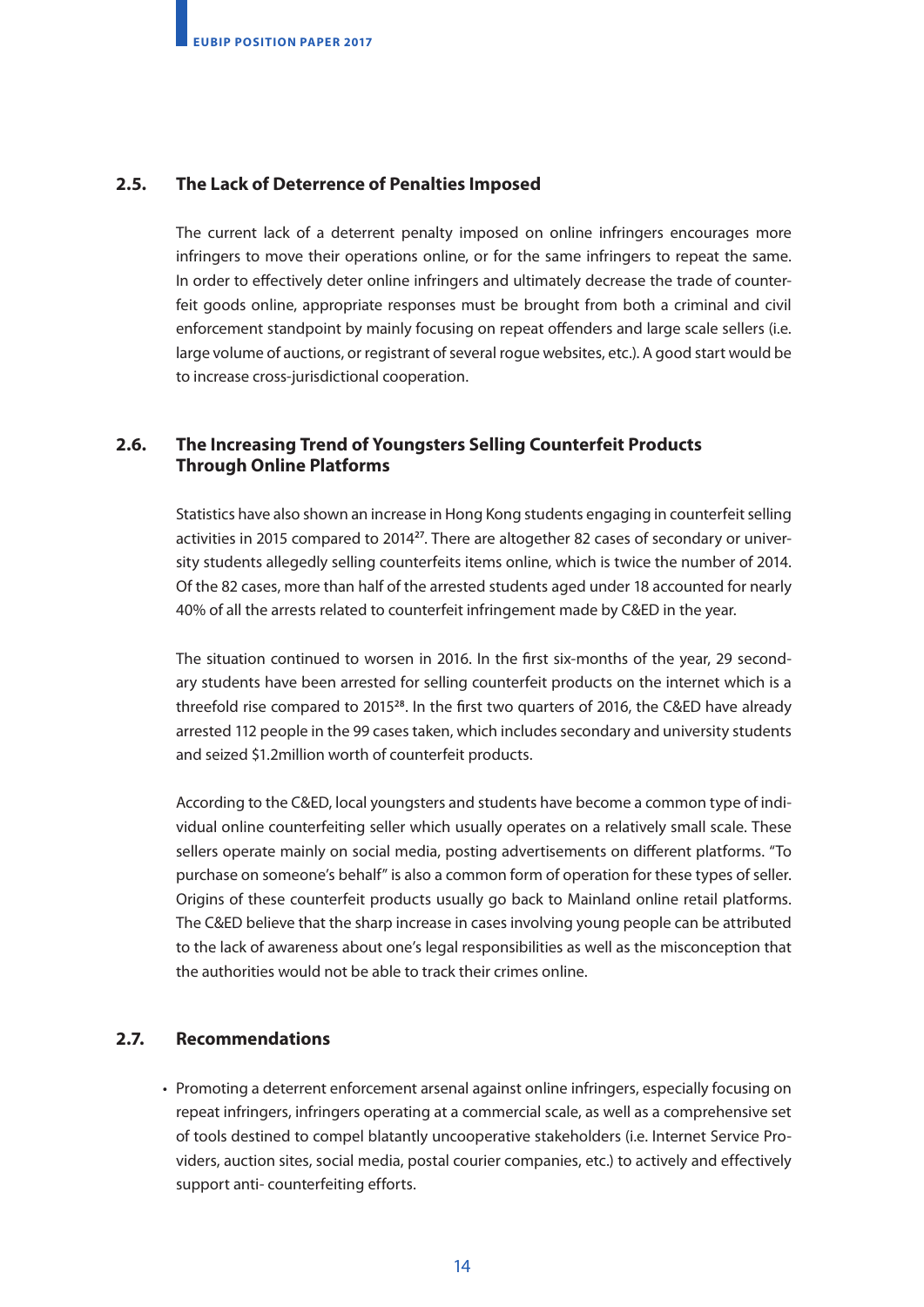- Targeting IPR awareness campaigns towards youngsters on the Internet or other mediums such as social media to raise awareness of the risks involved in dealing with counterfeit products. Suggest automatically replacing each infringing auction, website and social media post taken down with a Government notice clearly warning consumers about the legal, societal, environmental and health risks linked to buying and/or selling counterfeit products on the Internet.
- Intensifying international Cross-Jurisdictional cooperation to effectively and timely identify and enforce online IPR infringement, which often occurs in several jurisdictions.

# 3. IPR Protection at the Borders 3

Hong Kong was ranked as the second largest provider of counterfeit goods in numerical terms to the European Union from 2011-2013 after China and was named the top of the list among the top provenance economies of counterfeit goods entering the EU in terms of GTRIC-e average. However, in terms of "production probabilities" for provenance economies to the EU with GTRIC-e, Hong Kong ranked behind China and other European and Asian countries. This shows that Hong Kong does not have the ability to produce the large amount of counterfeit goods that are shipped to the EU, and mainly only acts as a transit point in international counterfeit trade routes.

Border protection therefore remains as a key focus for the C&ED who handles customs duties relate to goods importing into, exporting out of or transhipping through Hong Kong at ports, airports and land crossing. While Hong Kong ranks no. 1 as the world's busiest airports by cargo traffic**29** and no. 5 as the largest container ports**30**, the C&ED plays a crucial role in enforcing IPR at Hong Kong borders.

### **3.1. EU – Hong Kong Customs Cooperation**

Hong Kong and the EU have been working closely regarding border control. The Agreement on Cooperation and Mutual Administrative Assistance in Customs Matters (CCMAA) between Hong Kong and EU was entered into force on 1 June 1999**31** to provide a legal framework to promote supply-chain security and trade facilitation, fight against fraud and improve cooperation on the protection of IPR.

On 27 April 2015, C&ED and the EU signed an Action Plan to improve the targeting of shipments to dismantle illegal IPR infringing activities, and to promote active involvement of Customs authorities. The plan includes sharing of general and case specific information for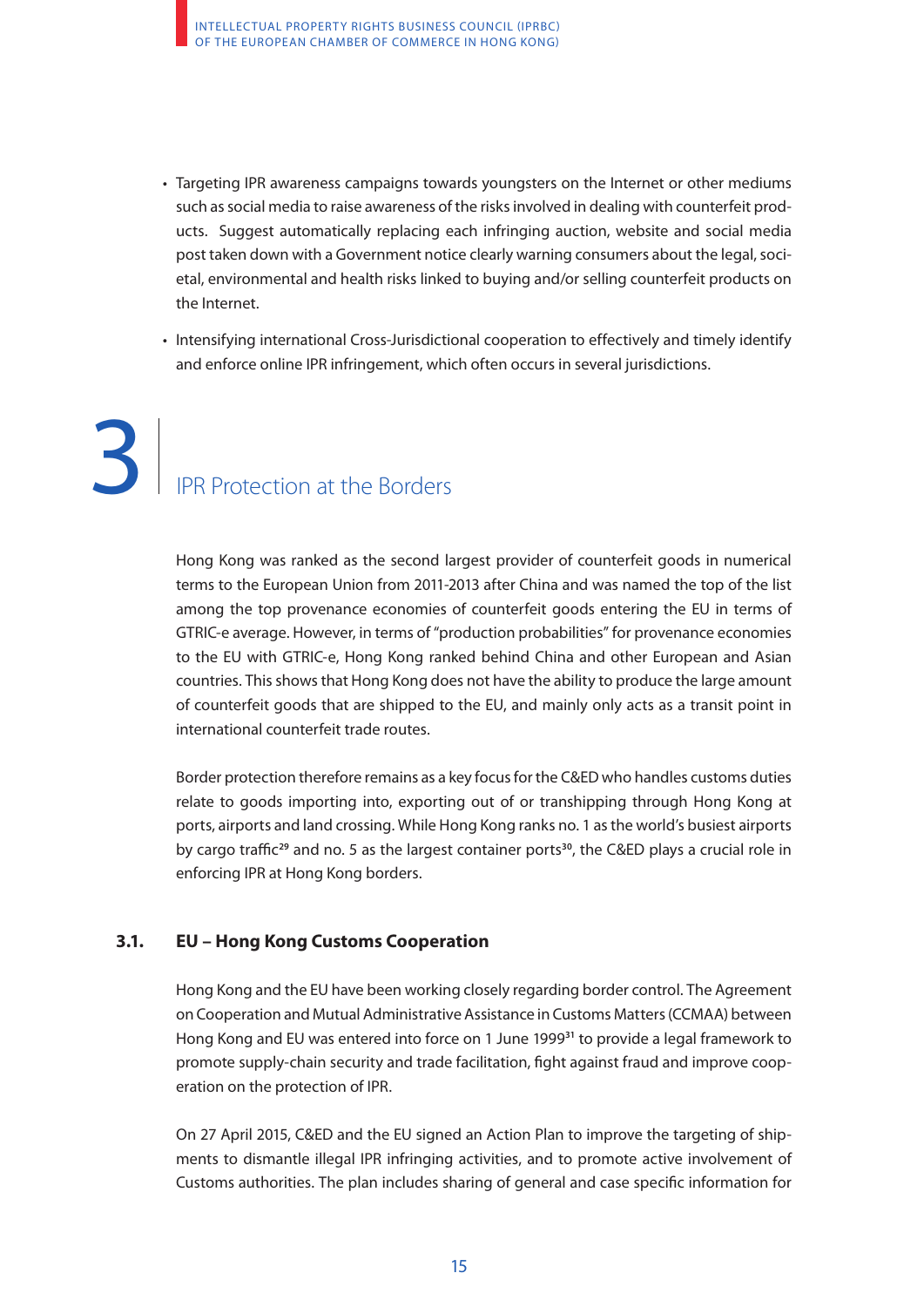joint analysis on risks and trends. In 2016, the Pilot Project under the Action Plan has been extended to cover more major airports and more countries. Both parties will endeavour to further widen its coverage in relation to the scope and geographical locations.

### **3.2. Assessing the Problem with Transhipments**

Although the C&ED is not empowered to seized goods in transit by vessel or aircraft under the Trade Descriptions Ordinance (TDO) in Hong Kong, international cooperation has proven to be a success in tackling the counterfeits in transit overseas. An action plan was put in place between EU and the C&ED, which facilitated the exchange of information on IPR cases and the conduction of joint analysis on general risks and trends with the EU member states. The Pilot Project under the Action Plan had been reviewed and refined by both sides in July 2016**32.**

Hong Kong remains to be a major intermediary transit point of counterfeit importing into EU in 2015**33**. Due to its excellent location as a transhipment hub, Hong Kong is expected to focus on the control of transhipment and to promote supply-chain security. Due to this reason and in order to further enrich the facilitation services provided under the Economic Cooperation Framework Agreement (ECFA), the C&ED has launched the Free Trade Agreement Transhipment Facilitation Scheme (FTA Scheme) on 20 December 2015. This voluntary scheme provides traders with customs supervision service and issues Certificate of Nonmanipulation to certify transhipment cargo that have not been undergone any further processing during their stay in Hong Kong.

Having said that, the C&ED will maintain the normal clearance procedure including the IPR inspection on shipments going through the scheme to ensure that the scheme will not be manipulated as a safety net by IPR infringers.

Last year, IPRBC reported on the importance of transhipment in the counterfeit trading situation in Hong Kong and suggested the C&ED to join forces with the EU authority in dealing with illegal transhipment in order to achieve visible results. In fact, throughout the years, the C&ED has exchanged timely intelligence with overseas counterparts, which facilitates the tackling of smuggling activities of infringing goods through mutual cooperation. For instance, in 2015 and 2016 (up to the end of November), seizure data of over 2,400 suspected IPR-related consignments was referred to the EU for further investigation while the C&ED received 20 referrals in total from the EU in return. The IPRBC will organize a roundtable conference between the C&ED and representatives from the European Chamber of Commerce and EU authority on the topic of transhipment.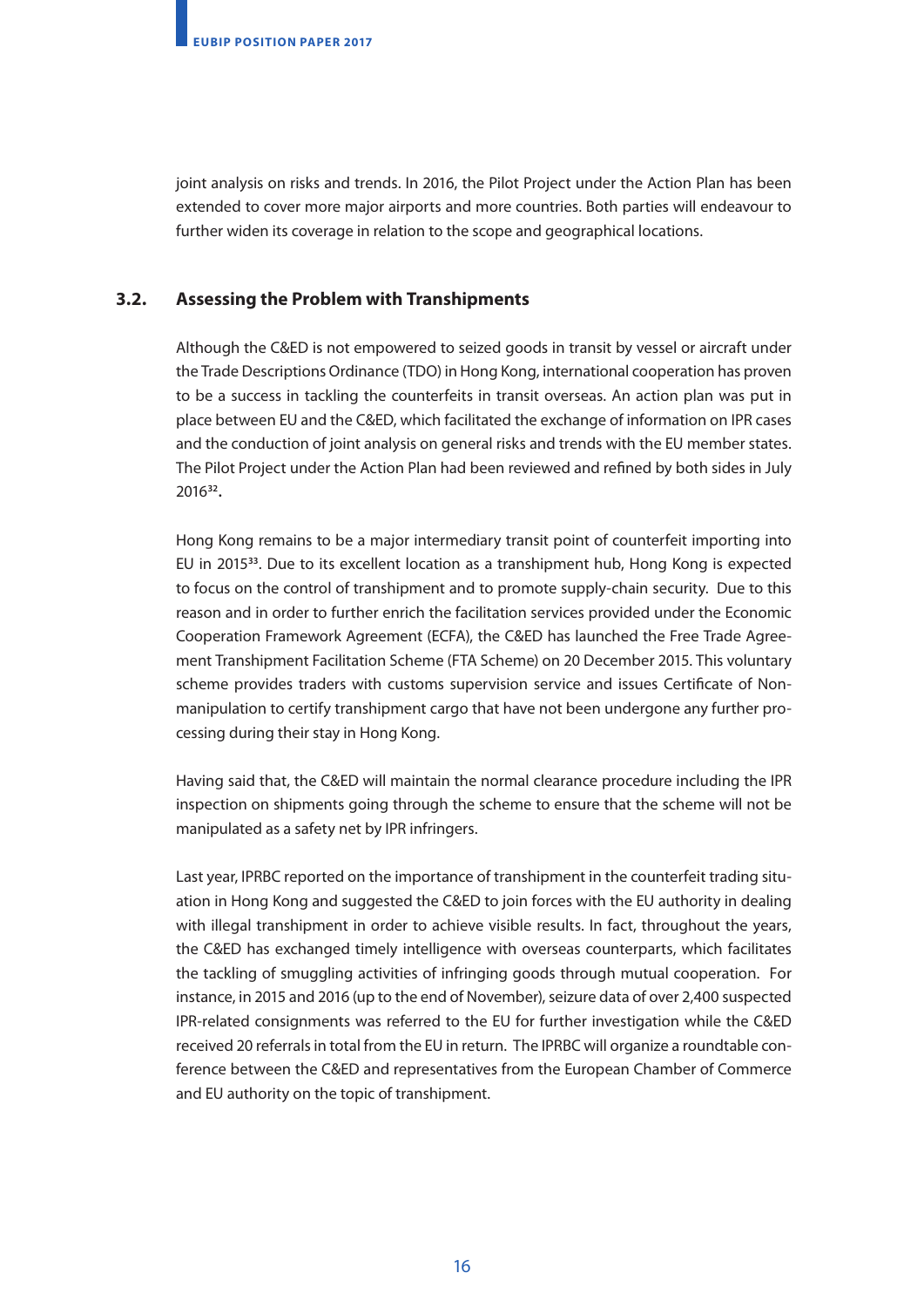### **3.2.1. New EU Regulation on "Goods in Transit"**

The new EU Trade Mark reform legislative package consists of the new regulation (EU) 2015/2424**34** entered into force on 23 March 2016 and the Trade Mark Directive published in December 2015. The Office for Harmonization in the Internal Market (OHIM) has been changed into the European Union Intellectual Property Office (EUIPO). The amendment brought about changes in three areas: trade mark fees, technical changes and institutional changes for EUIPO.

The new regulation aims to strike a balance between fighting counterfeiting and the need to protect free trade. Under the new regulation and directive, the proprietor of an EU registered trademark now has the right to prevent third parties from bringing goods, without authorization, with trademark identical or essentially identical with the EU trademark in respect of similar goods into the EU, even without being released for free circulation. Such goods would be, at the request of the trademark proprietor, attained by Customs officials broadly in all customs situations, even they are in transit, transhipment, warehousing, free zones, temporary storage, inward processing or temporary admission. The amended directive prevents the EU from becoming a point of transit for international counterfeit trade routes. However, to strike a balance between IPR protection and the free flow of trade in legitimate goods, the EU trademark proprietor has to prove before court and obtain a substantive decision that his/her EU trademark has been infringed. Otherwise, the proprietor is not entitled to prohibit the placing of the goods on the market in the country of final destination.

As mentioned above, the TDO in Hong Kong prohibits the import and export of goods to which a false description or forged mark is applied but it does not cover "goods in transit". Therefore, Hong Kong law is less comprehensive than the EU regulation. Brand owners may need to resort to civil action against counterfeiting goods in transit. However, for transhipment counterfeit cargo, this will likely be caught and within the enforcement powers conferred on the C&ED under the TDO. Transhipment cargo refers to any "imported article" that is consigned from a place outside Hong Kong to another place outside Hong Kong and is or is to be removed from the vessel, aircraft or vehicle in which it was imported and either returned to the same vessel, aircraft or vehicle or transferred to another vessel, aircraft or vehicle before being exported.**35**. Having said that, whether goods in transit fall into the scope of importation is arguable, thus there is a need to clarify the same by amending the law and enriching the power for the C&ED to take enforcement action against goods in transit. Pending the amendments on law, the C&ED is coordinating with the EU through the SSTL, which enhances security of the supply chain and facilitates trade. The C&ED will identify potential participants who have exports to the EU by air or sea and inform the EU Member States of suspected consignments through the intelligence exchange system. The Customs Authorities of the EU member States can detain the consignments at the border.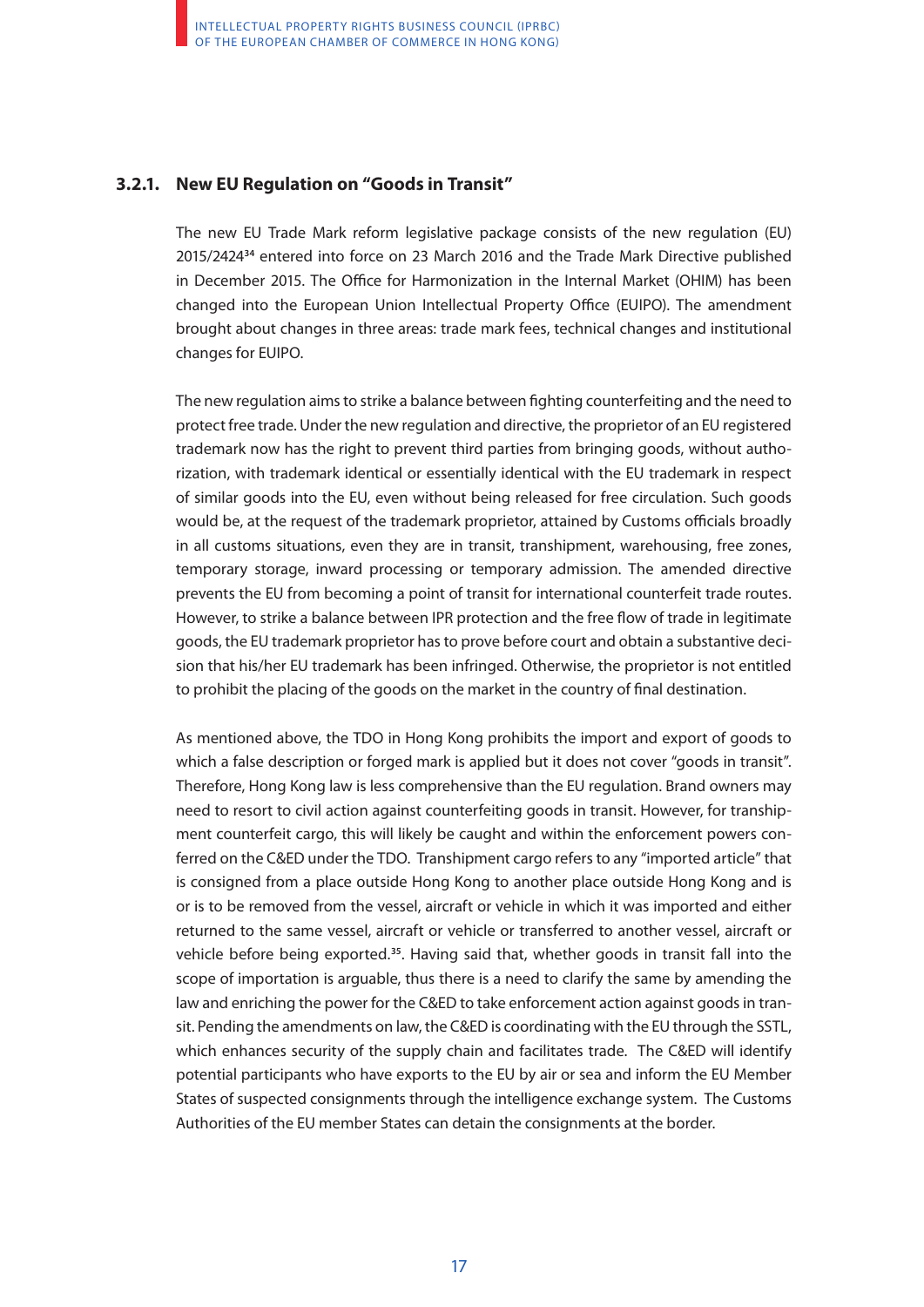### **3.3. Small Express Courier of Counterfeits Remains Continuous Challenge for Brand Owners**

Trading of counterfeit via postal courier of small parcels remains a huge challenge for brand owners and most private courier companies.

To tackle this problem, the C&ED has made much effort to cooperate with the private express couriers and has signed Memorandums of Understanding (MoUs) with some of the larger private express couriers in 2015. Besides, the C&ED also enhanced its close cooperation with the Mainland and international enforcement authorities on intelligence exchange (details in section 2.4). It is noted that postal and courier traffic still accounted for 77% of all detentions by EU customs and Hong Kong is the second large country/region of provenance in terms of number of cases and seizure quantity**36**. The battle to fight against trade of counterfeits via postal courier is hard, especially since not all private express couriers have signed the MoUs and enormous manpower is needed to inspect the mass volume of parcels going through Hong Kong every day.

EU has introduced the so-called "simplified procedure for the destruction of small consignments" by Regulation 608/2013 taking effect in January 2014. Under the new regulation, the IPR holder has to either submit a national application requesting the customs authorities of an EU Member State to take action in that Member State or a single EU application, designating one or more Member States. In the application, certain information has to be provided to the customs authority, including specific and technical data on the authentic goods, such as images and information relevant to the customs authorities' analysis and assessment of the risk of infringement of the relevant IPR. The IPR holder can then opt in for the procedure to destroy the counterfeit goods in small consignment by customs. A small consignment is defined as one containing three units or less or having a gross weight of less than 2kg, generally under the form of parcels arriving by post or courier**37**. Customs is then able to destroy the small consignment if the importer consents or if the importer does not respond within ten working days. The new procedure does not require the IPR holder to be involved once the application has been made and opt-in is chosen. In the event the importer does not respond, customs officials can take the silence as implied consent.

If the importer objects, customs will inform the IPR holder, that can then seek a determination from the court that the goods infringe its rights and should be seized and destroyed**38**. This simplified procedure effectively reduces the workload of the customs as once the IPR holder has opted in, the customs does not need to notify the IPR holder for verifying the intercepted goods in small consignment and can make a decision to destroy the goods in the absence of an objection from the importer. The IPR holder can also be released from the obligation to inspect the goods within a short time frame. The time saved in the simplified procedure allows the customs to do more inspection and seizure of counterfeits in small consignment which largely improves the efficiency of the seizure.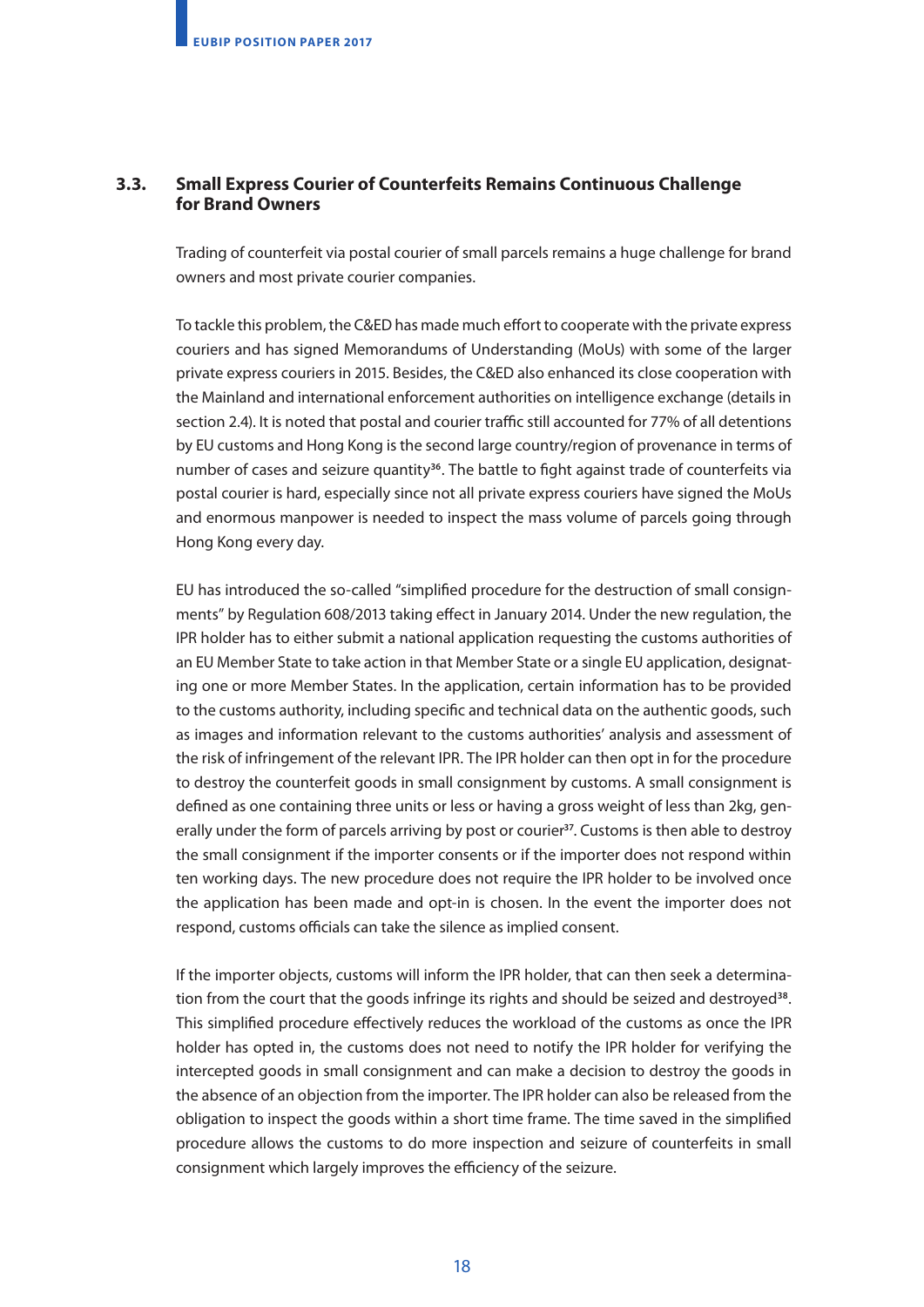Currently, when the C&ED intercepts postal/courier parcels containing suspicious counterfeit goods, the C&ED will inform the IPR holder to conduct inspection before proceeding to destruction of the seized goods. The C&ED is invited to consider introducing a small consignment destruction procedure similar to the one in EU, which does not require the IPR holder to inspect the seized goods on a case by case basis, to improve the efficiency on tackling the increasing trend of trading counterfeits in small parcels.

### **3.4. Further Cooperation with International Enforcement Authorities on Intelligence Exchange**

The C&ED has made substantial efforts to combat cross-border IPR anti-counterfeiting activities and has been working closely with Mainland Customs and overseas Customs offices through intelligence exchange and/or joint enforcement actions.

With the launch of a new co-operation mode by focusing on key districts, key areas and key merchandise in 2016, the Customs administrations have achieved prolific results. Between January and November 2016, through intelligence exchange and risk indicator analysis, the Customs administrations conducted a series of joint operations to accelerate inspections on express parcels and transhipment cargoes, effectively fighting against IPR infringing crimes going through the borders.

 In only 8 months' time, the C&ED seized over 194,000 suspected counterfeit goods from express parcels and transhipment cargoes destined for the United States, Africa, Europe and Latin America with a total seizure value of about HKD26 million. Amongst them were some 3,000 suspected counterfeit sportswear and footwear items seized during the period of the UEFA Euro 2016.

Meanwhile, to enhance the effectiveness of fighting cross-border IPR infringing activities, the C&ED and the US and European law enforcement agencies conducted timely exchange of intelligence and close monitoring of suspicious shipments of IPR infringing goods for interception**39.**

### **3.5. Recommendations**

- Expand current legislation to reflect similar provisions as the new EU Trade Mark package to allow detainment and seizure of infringing goods in transit in Hong Kong.
- Consider introducing a small consignment destruction procedure similar to one in EU to improve the efficiency on tackling the increasing trend of trading counterfeits in small parcels.
- Strengthen the international cooperation, especially on the EU- and US- relations, in order to fight the cross-border IPR Infringing activities and tackle the continuous transhipment problem.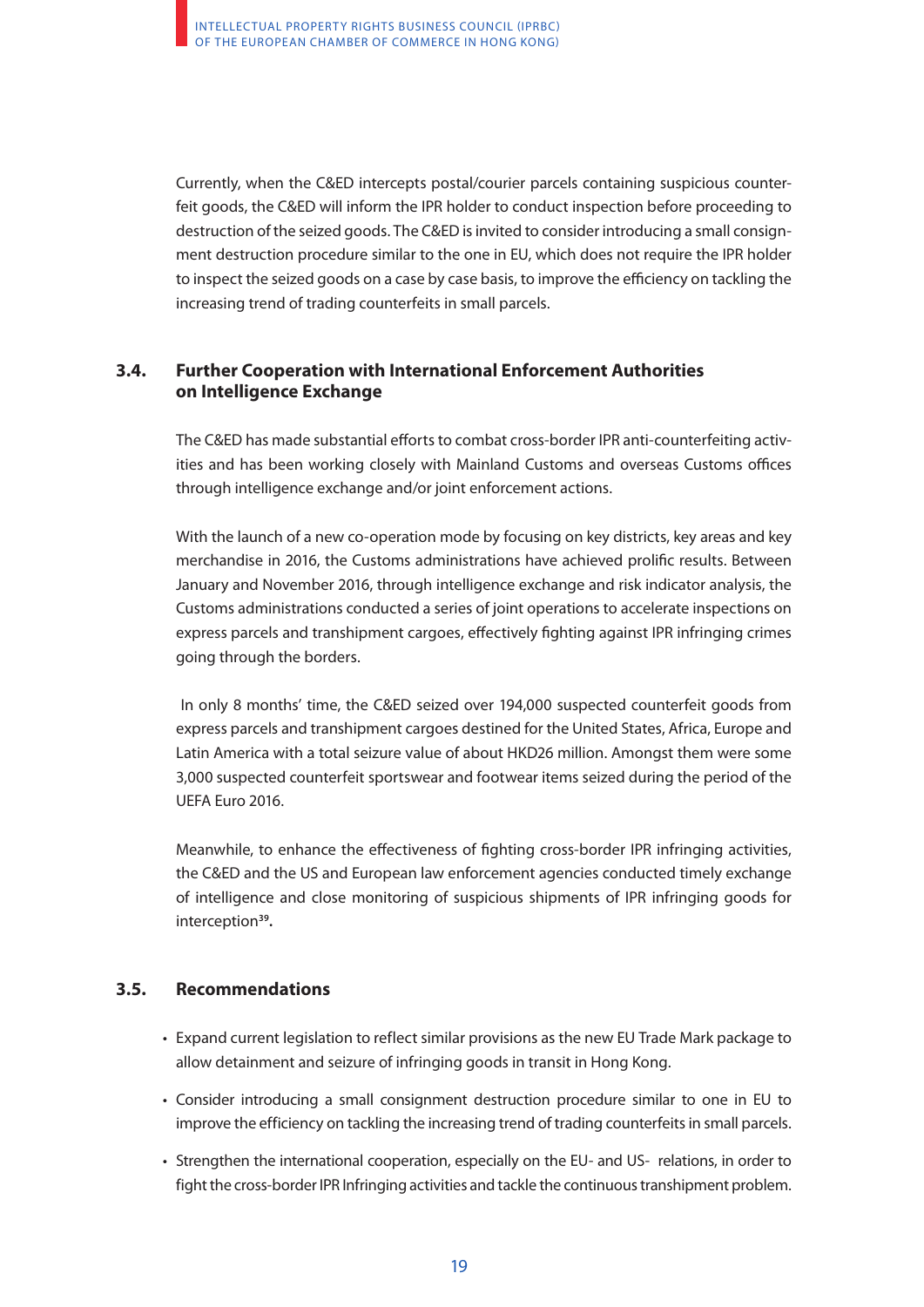# 4. IPR Protection on Inland 4

As far as IPR protection in Hong Kong is concerned, due to the recent development, copyright piracy activities are largely taking place on the Internet. The crime of counterfeit goods in physical shops has largely decreased. Only sporadic, small-scale sales are observed in the physical market. C&ED is fully aware of the overwhelming impact Internet has on all aspects of lives and business, and has rearranged a wide array of C&ED functions accordingly, as explained earlier in the document.

Despite the great efforts of C&ED, the problem of IPR infringement on inland Hong Kong still exists due to the new forms of infringement. These are phenomena such as IPR infringement at Hong Kong trade fairs, growing presence of imitation products and the rise in the number of secret showrooms. As a result, the Hong Kong Government, Hong Kong retailers as well as European brand owners suffer from losses and extra costs, when products are not bought via authorised stores and sellers. To battle all of this, better cooperation is needed between different parties - from brand owners to C&ED. New measurements, penalties and procedures need to be put in place both in Hong Kong and the European Economic Area.

The IPD provides high-quality and responsive patent, trademark and designs registration services to the public in Hong Kong. This helps promote the sale of genuine goods in Hong Kong. To help these enterprises to grasp fully the intellectual property regimes in Guangdong Province, Hong Kong and Macao, a number of government departments from the three places, including, Guangdong Intellectual Property Office, Guangdong Provincial Administration for Industry and Commerce, Administration of Press and Publication (Copyright Bureau) of Guangdong Province, IPD and Intellectual Property Department of the Macao Economic Services have jointly developed the "Intellectual Property Database for Guangdong Province, Hong Kong and Macao".**<sup>40</sup>** This Database enables the Pearl River Delta's (PRD) existing and potential investors to search in a one-stop-shop manner for information on intellectual property systems throughout the region.

### **4.1. Mutual Cooperation**

In 2014, C&ED detected 1076 cases involving counterfeit goods or goods bearing false trade description with 752 persons arrested and 93 million HKD goods seized. Compared with 2013, C&ED detected 752 cases involving counterfeit goods with 663 persons arrested and 146 million HKD goods seized. These figures reflect a progress in C&ED enforcement measures, instead of a real sign of counterfeiting activities increasing. C&ED also actively cooperates with Organized and Serious Crime Ordinance (OSCO) to crack down on organized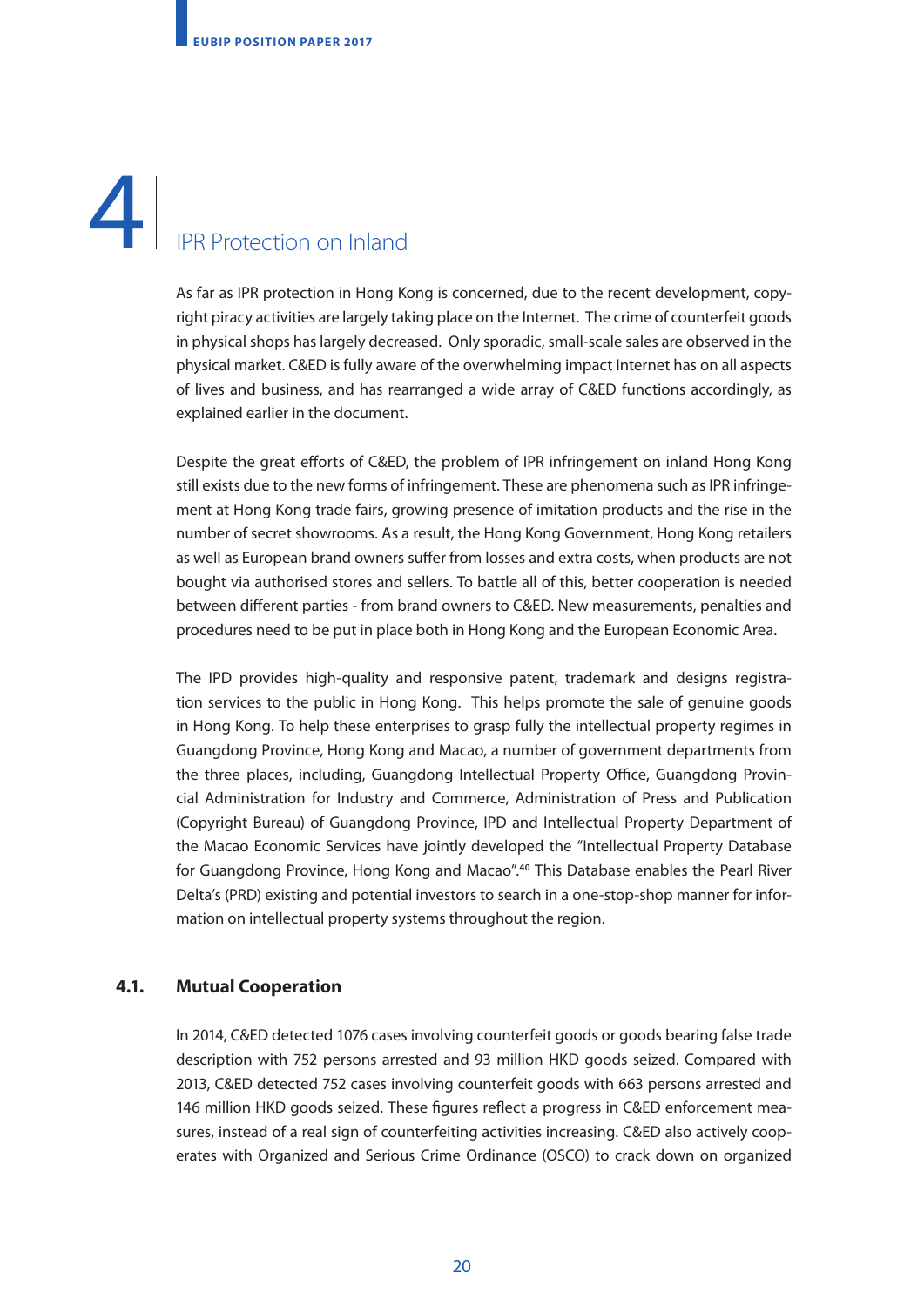counterfeiting activities. Since 2004, 11 IPR cases (8 copyright cases and 3 counterfeit cases) were detected leading to 130 million HKD worth of goods seized. **<sup>41</sup>**

As in December 2015, there are 121 actionable European trademarks and 52 unsanctionable European brands (i.e. have not completed recordation clearance) in Hong Kong.**42** The C&ED has endeavoured to contact respective trademark owners for recordation clearance but some of them did not provide any feedback. In order to enable enforcement actions to be taken on suspected infringing activities on those non-actionable trademarks, the Hong Kong Customs has sought assistance from respective Consulate General in Hong Kong and the EU in soliciting the cooperation of the right holders since May 2015, and is pending the feedback from the relevant right holders.

Normally, recordation clearance with the C&ED takes roughly one to three months, provided that IPR holders are able to provide the recordation documents required and appoint competent examiners timely. If the trademark owner does not complete the recordation clearance, the C&ED is unable to take any action against the infringing activities found on their brands. When there is no feedback from the IPR holders, C&ED will try to seek assistance from the respective General Consulate in Hong Kong in a bid to liaise the trademark owners in their own countries. This has resulted in the outreach program with some of the consulates.

### **4.2. Monitoring of Trade Fairs**

Every year, a great variety of international trade fairs are organized in Hong Kong, ranging from printing and packaging fairs, optical fairs, to jewellery fairs. These fairs attract a high volume of buyers and visitors from all over the world. However, European brands have repeatedly found infringing products displayed in these international fairs, which damages Hong Kong's role as an international trade hub. European brands have tried to work with the organizers of the trade fairs to issue administrative actions against the infringers but the situation has not improved. European brands believe that appropriate criminal actions would be able to effectively deter exhibitors from dealing in infringing products in the future. In June 2016, the C&ED successfully cracked down a booth selling counterfeit jewellery in a jewellery fair held at the Hong Kong Convention and Exhibition Centre.

C&ED launched a "Fast Action Scheme" with IPRPA in July 2006. Under the scheme, C&ED will take prompt enforcement action.**<sup>43</sup>** The scheme enables the Hong Kong Customs to take swift enforcement action in response to complaints against any infringement activity that takes place in local trade exhibitions and fairs. The scheme is activated in 84 major trade exhibitions and has so far resulted into 175 infringement cases detected and 208 persons arrested. However, the scheme requires heavy and lengthy bureaucracy from brand owners to register the infringement, sometimes even three months prior to the fair.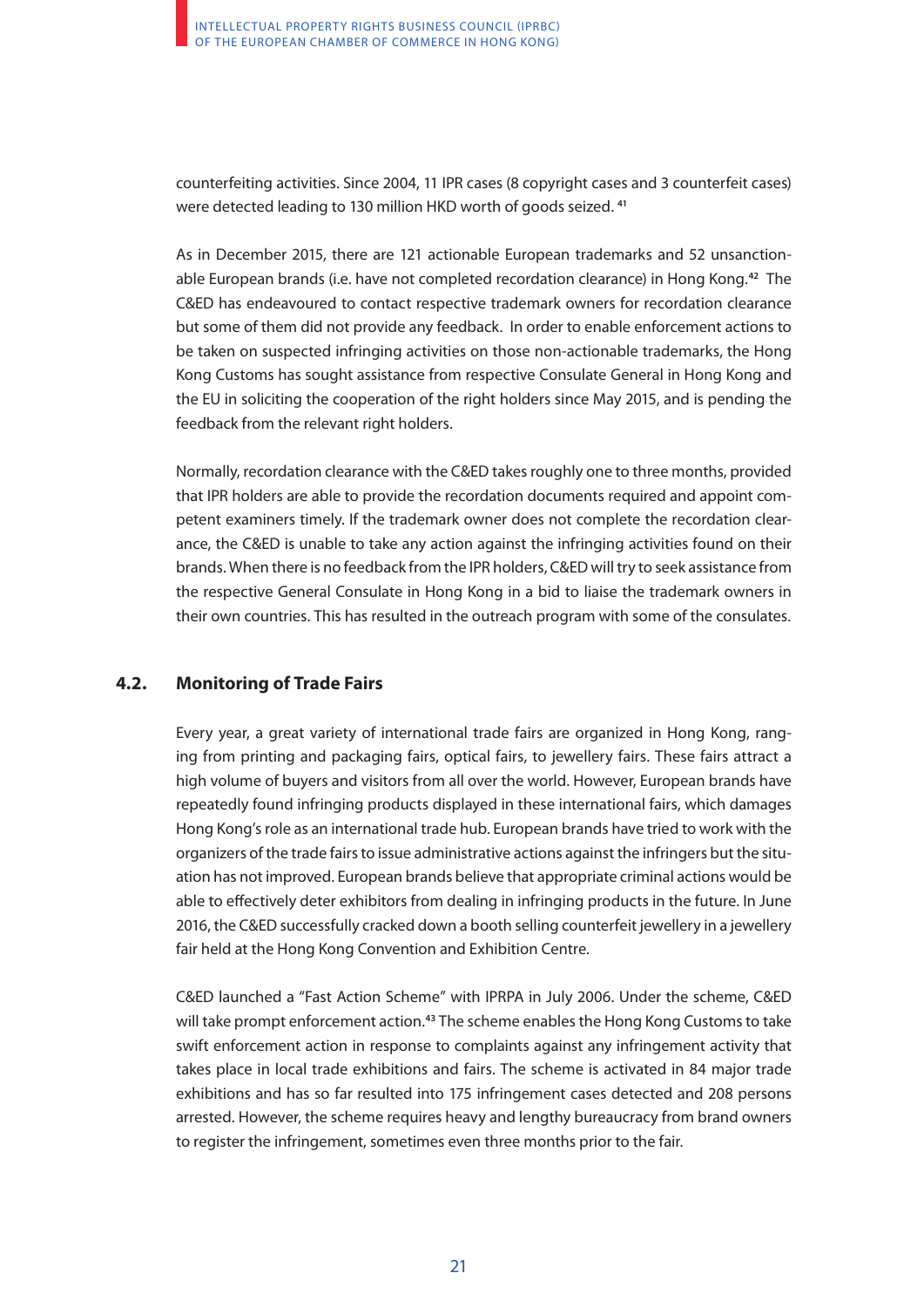### **4.3. Secret Showrooms and Street Hawkers**

Thanks to the persistent enforcement efforts of C&ED, visibility of counterfeit goods in Hong Kong on-street level has been reduced to a low level. However, a significant number of counterfeiters have moved from on-street shops to secret showrooms to deal in counterfeit products. The customers are usually invited from the street by the storeowner for closer inspection of the product and payment. The situation has been worsening and expanding from popular tourist locations in Western Kowloon to Eastern Kowloon and the New Territories.

In January 2016, the C&ED conducted a large-scale action against an organised counterfeiting syndicate concerning secret showrooms in Mong Kok. About 10,000 items of suspected counterfeit goods with a total value of about \$5 million, which is the largest among similar cases in the past three years, were seized in the operation "Torpedo". Six fixed hawker pitches, six storage areas and an upstairs showroom and three flats have been used to store and sell the products including watches, handbags, leather goods and sunglasses. Tablets computers have also been used to display the products to customers.

There is also an increasing trend of selling counterfeit goods in a mobile nature, either as itinerant hawkers or moving from one temporary on-street shop to another in order to lower the risk of being caught by C&ED or being identified by IPR owners. It is always difficult for European brands owners to identify the identities of these infringers for possible civil enforcement actions. European brands believe that prompt raid actions conducted by C&ED would be effective in addressing this phenomenon.

### **4.4. Recommendations**

- C&ED is recommended to set up a booth in the key trade fairs to take complaints from IPR owners or the public, and to take prompt raid actions against the exhibitors dealing in infringing products on the spot.
- Removing the indemnification burden on brand owners, including the Hong Kong Trade Development Council (HKTDC) requires brand owners to indemnify the HKTDC when a complaint against an exhibitor of HKTDC for trademark infringement is made.
- Seeking action to remove the excessive evidential requirement for taking down the secret showrooms and street hawkers.
- The IPR industry should be encouraged to provide active support to C&ED, such as informing and educating C&ED officers to improve inspection skills in imitation trademarks, with special focus on helping SME's.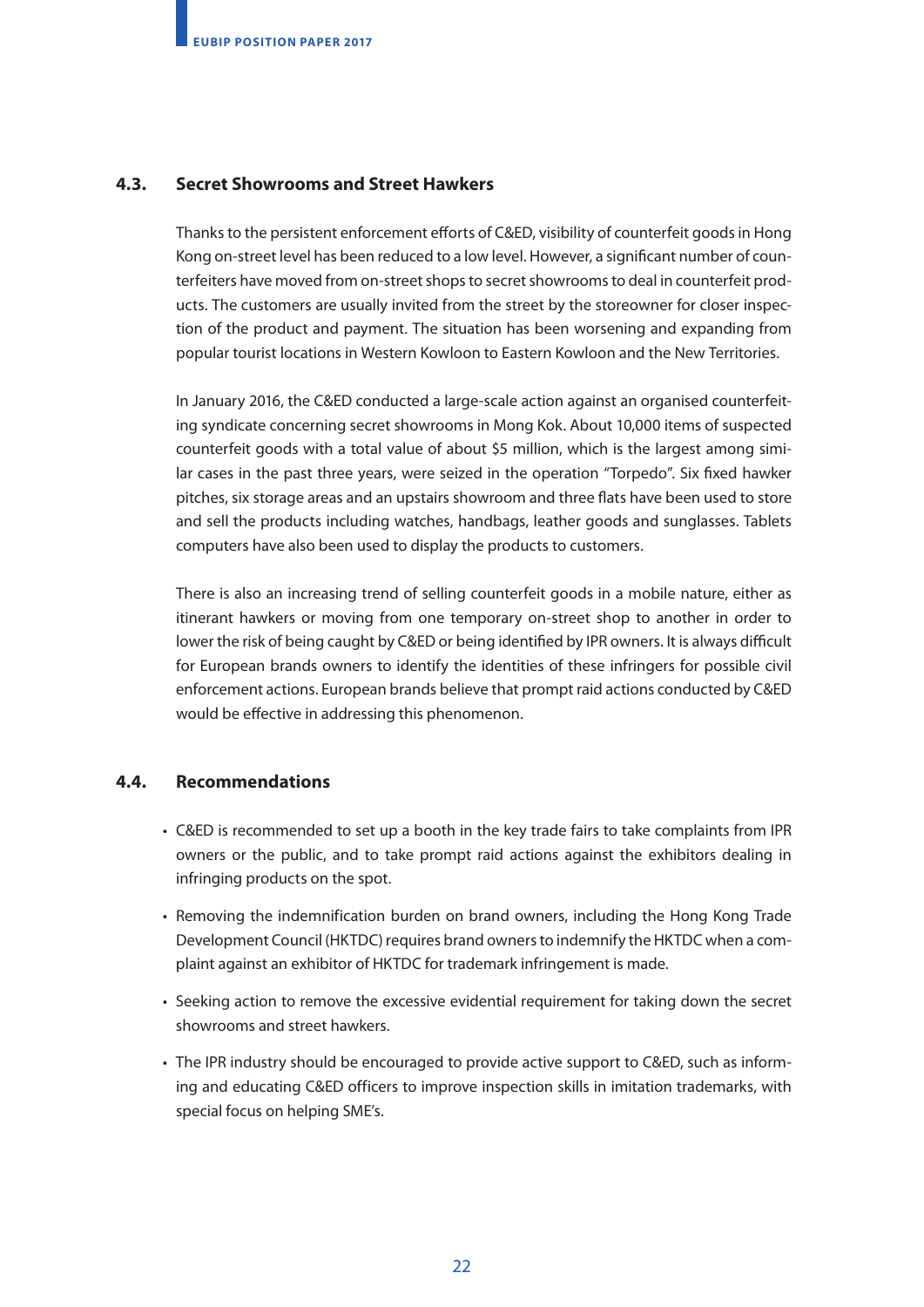# 1 Co-operation & Awareness 5

### **5.1. Increasing Public Awareness and the Environmental Impacts**

In the heart of brand protection is the consumer awareness. The better the consumers are informed about the dangers and spill over effects of buying counterfeit goods, the more likely they are to refuse to buy them or to search information about the genuineness of the product. If there is no demand for counterfeit products, the sellers will equally lack an incentive to proceed with the efforts to trade such products. In order to spread these practices as wide as possible, participation to these initiatives to as wide scale is possible. IPRBC also strongly encourages all the relevant parties from both public and private sector to participate in developing and executing such initiatives.

Producing and selling counterfeit goods is also used to fund other illegal operations with extremely high humane cost. These operations include human trafficking, drug trade and terrorism. According to the Europol the counterfeit business is a global operation and is organized by cross-border criminal networks. These networks have links with other forms of crime such as fraud, document forgery, tax evasion and trafficking in human beings (mainly for labour exploitation), as well as with organized criminal groups, such as mafia-type organizations. In return, the profits generated by counterfeiting are also used to fund other criminal activities. Many people buying counterfeit goods are not aware of the larger scale impact of their purchase. If this angle was emphasized more in the campaigns, it could help consumers to see the true cost of their seemingly discounted product.**<sup>44</sup>**

The trade of counterfeit goods also has an impact to the environment and the society as a whole. According to the statistics by EU, in 2014, 27% of all cases of confiscated goods were destroyed under the new small consignment procedure.**45** In order to save natural resources and to truly promote sustainability, bigger proportion of materials from confiscated goods should be recycled.

The recent initiatives to raise public awareness by the IPD, the International Trademark Association and the IPRBC have been very valuable.**<sup>46</sup>** The IPD aims to raise public awareness through the promoting the awareness, respect, management of IP and encouraging creativity. These initiatives include:

• C&ED jointly with the IPD produced a TV and radio application programming interface (API) reminding youngsters not to engage in selling counterfeits on social networking platforms (2015) with "School Visit Programme".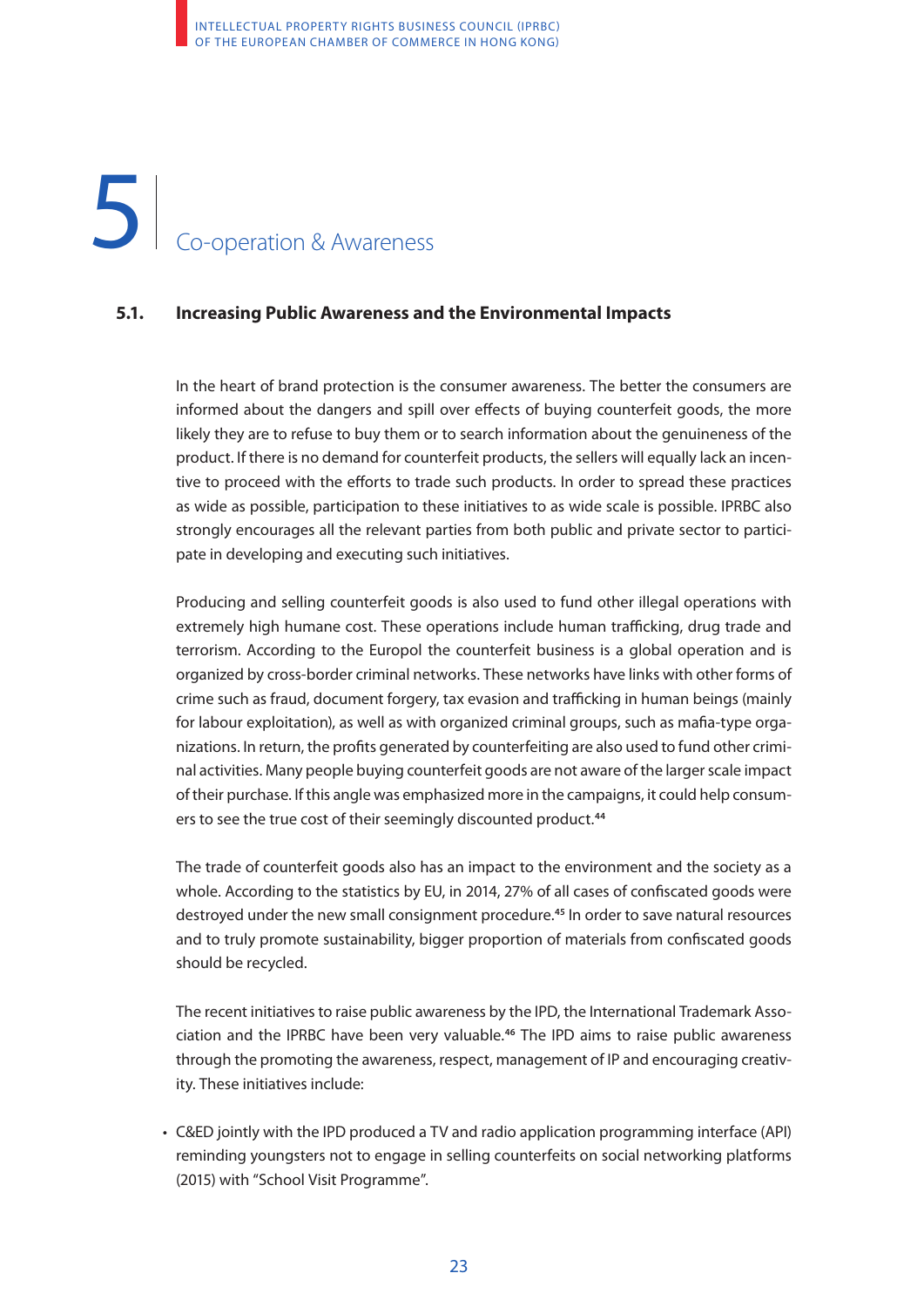- C&ED co-organizes IPR-related seminars with the industry and law enforcement agencies from time to time. These seminars helped strengthen the mutual cooperation and intelligence exchange of the law enforcement agencies and IPR industry in interdicting and investigating IPR crimes through concerted efforts.
- The IPD organized a cocktail reception for stakeholders in the IP industry and published newspaper supplements to celebrate the 2016 World Intellectual Property Day in April.
- IPD and the C&ED co-organized the "Respect Copyright" Campaign for primary, secondary and tertiary students with the Hong Kong Reprographic Rights Licensing Society. A kickstart ceremony was held in April 2016.
- In 2016, the IPD continued to host school visits and the Interactive Drama Programme, which targets primary and secondary students.
- The IPD also organizes public lectures to educate the public on the protection of intellectual property rights. Two public lectures have been held in 2015, one on "Recent Developments in European Trade Mark Law" and the other on Recent Trends in the UK Intellectual Property Enterprise Court.
- Pledge Schemes: The "I Pledge Campaign" targeted on the general public encouraged members to buy or use genuine goods only, including online behaviours. "No Fakes" Pledge Scheme is up for retailers to pledge to deal in only genuine goods which increases consumer confidence.

On a regional and international level, IPD actively collaborated with mainland authorities by setting up intellectual property office, organising the annual IP symposium and setting up an IP expert group to exchange ideas. Furthemore, the IPD cooperated with organisations such as APEC, WIPO, WTO and INTA in projects and campaigns related to IP.

The IPRBC itself has also done awareness initiatives - together and without the relevant Hong Kong authorities. For example, the council organized an IPR breakfast seminar together with C&ED on "IPR Protection on the Internet" which was held on 21st June, 2016 as part of the EUBIP programme. Another initiative by the council was an "IP rights and protection for European SMEs – Sharing Best Practices" held on the 17 October 2016 as part of the EUBIP programme co-organised together with the EU SME Helpdesk in Beijing.

### **5.2. International Collaboration and Increased Private Public Collaboration**

The recent collaboration with neighbouring countries has also been very successful. However, since the trade of counterfeit goods is constantly evolving, the means to combat it also have to evolve. Given its strategic location and its strong rule of law, Hong Kong has the chance to be a leading market to tackle this crime that knows no borders. To develop the cooperation even further, the key is to increase collaboration with neighbouring countries as well as internationally and to notably increase the involvement of the private sector in the process.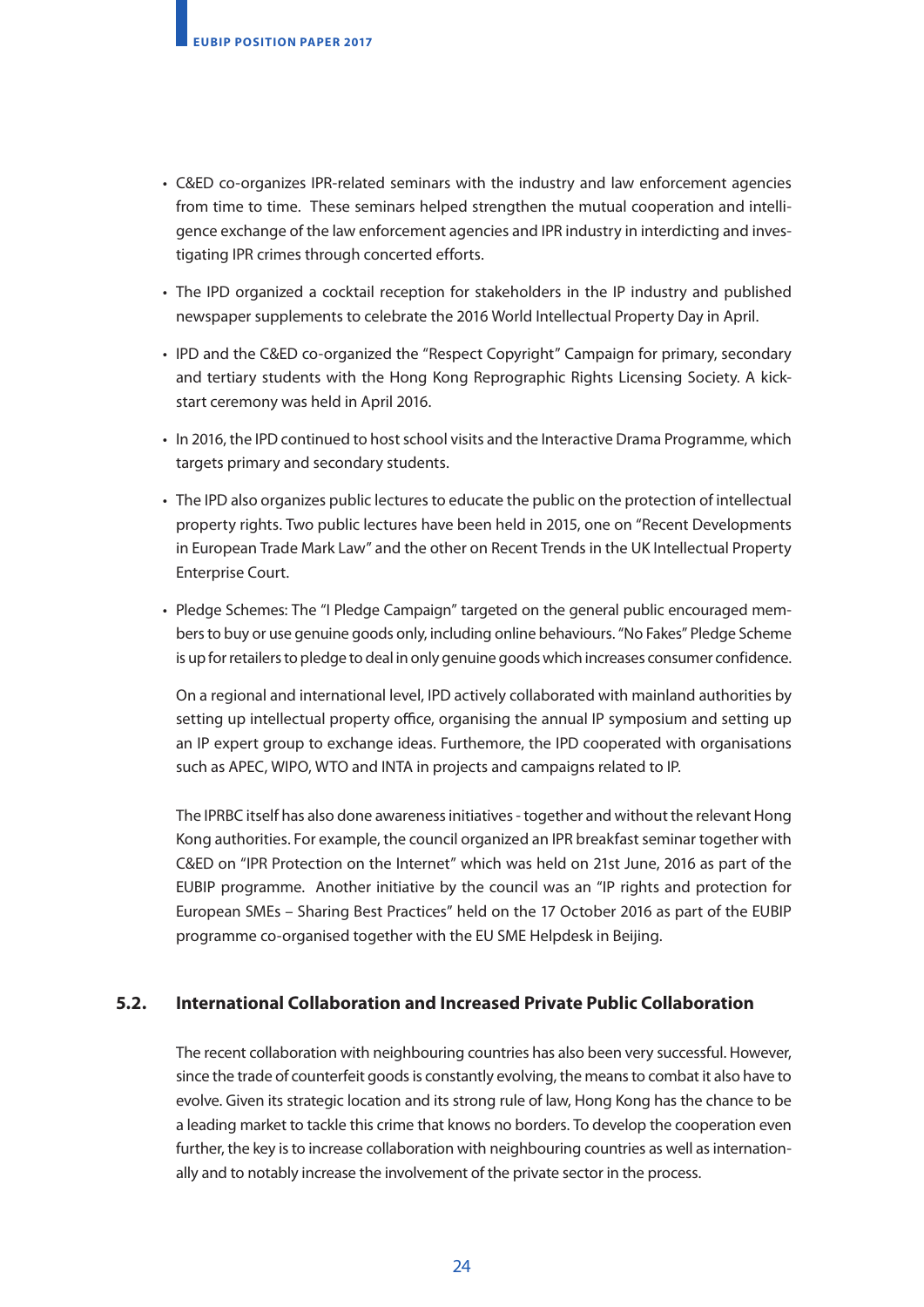An increase in collaboration between the public and private sector could be arranged through quarterly meetings involving brand owners and the public sector and be a forum to address general issues and trends, share best practices and discuss concrete cases.

### **5.3. Encourage Action Against Imitation Trade marks**

Under the Trade Marks Description Ordinance (Cap. 362), it is an offence to falsely apply to any goods any trade mark or any mark so nearly resembling a trade mark as to be calculated to deceive. Therefore, the C&ED are empowered to take action to remove imitation products from the market as long as it meets the evidentiary requirement. However, due to the uncertainty regarding what constitutes "calculated to deceive", there have not been many enforcement cases in this area. Perhaps more co-operation between brand owners and the C&ED will help increase enforcement against such imitation trade marks.

Although not directly impacting Hong Kong's consumer market, these illegal activities seriously tarnish Hong Kong's remarkable reputation for providing a safe business and shopping environment. Consumer safety, Hong Kong's reputation as a prime shopping location and legitimate brands owner's images are amongst the few critical elements at stake. Since transportation connections are getting better and better, the actual distance to a certain shopping location becomes less and less significant to a visiting tourist, whereas the ability to trust every aspect of the destination becomes more important.

### **5.4. Recommendations**

- The IPRBC encourages the European Commission to develop new initiatives in collaboration with the C&ED to increase cross-jurisdictional cooperation and information sharing on an international level. The Action Plan concerning EU-China customs cooperation on IPR 2014 – 2017, which was signed in the 7th JCCC meeting by Commissioner Šemeta and Minister Yu, building on and further developing the previous version of the Action Plan adopted in 2009 should be used as an inspiration of a mutual closer framework on the protection of the intellectual property rights.
- Increase cooperation between public and private stakeholders to address general issues and trends, share best practices and discuss concrete cases.
- Designing a novel and ambitious public awareness strategy, frankly addressing counterfeiting impact (i.e. funding of terrorist and criminal organizations, catastrophic consequences on sustainability and social responsibility) and focusing more on mainstream communication channels (i.e. social media).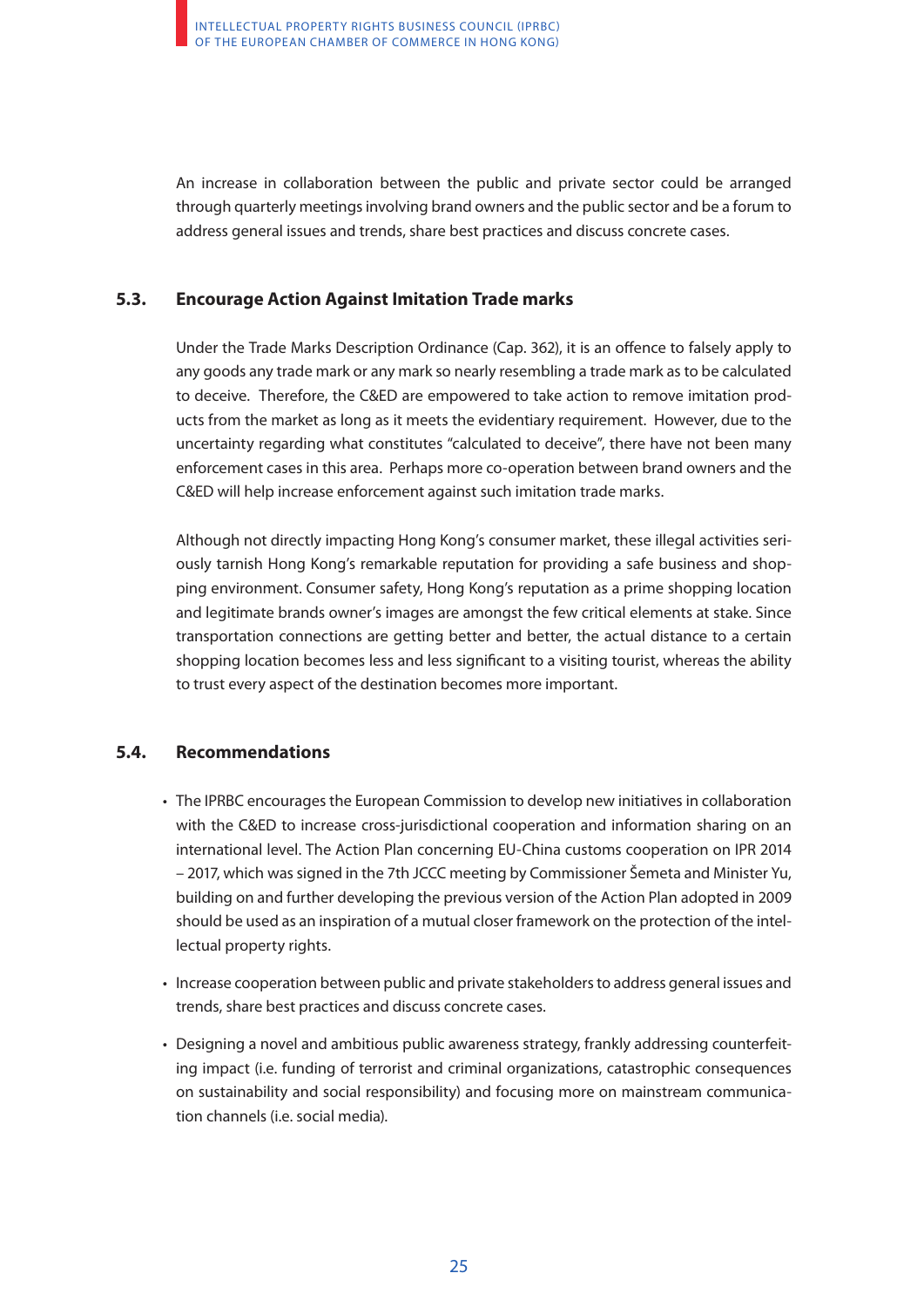# Abbreviations

| <b>AEOP</b>      | Authorized Economic Operator Programmes                                          |
|------------------|----------------------------------------------------------------------------------|
| <b>API</b>       | Application Programming Interface                                                |
| <b>C&amp;ED</b>  | <b>Customs and Excise Department</b>                                             |
| C2C              | <b>Customer to Customer</b>                                                      |
| <b>CCMAA</b>     | Agreement on Cooperation and Mutual Administrative Assistance in Customs Matters |
| <b>China</b>     | People's Republic of China                                                       |
| <b>Courts</b>    | <b>Criminal and Civil Courts</b>                                                 |
| <b>DOJ</b>       | Department of Justice                                                            |
| <b>ECC</b>       | European Chamber of Commerce in Hong Kong                                        |
| <b>ECIC</b>      | Electronic Crime Investigation Centre                                            |
| EU               | European Union                                                                   |
| <b>EUBIP</b>     | European Union Business Information Programme                                    |
| <b>EUIPO</b>     | European Union Intellectual Property Office                                      |
| <b>HKTDC</b>     | Hong Kong Trade Development Council                                              |
| <b>Hong Kong</b> | Hong Kong Special Administrative Region                                          |
| IP               | Intellectual Property                                                            |
| <b>IPD</b>       | <b>Intellectual Property Department</b>                                          |
| <b>IPR</b>       | <b>Intellectual Property Rights</b>                                              |
| <b>IPRBC</b>     | ECC Intellectual Property Rights Business Council (IPRBC)                        |
| <b>IPRPA</b>     | Intellectual Property Rights Protection Alliance                                 |
| <b>JCCC</b>      | Joint Customs Cooperation Committee                                              |
| <b>Macao</b>     | Macao Special Administrative Region                                              |
| <b>MoU</b>       | Memorandums of Understanding                                                     |
| <b>OHIM</b>      | Office for Harmonization in the Internal Market                                  |
| <b>OSCO</b>      | Organized and Serious Crime Ordinance                                            |
| <b>PRD</b>       | Pearl River Delta                                                                |
| <b>SAIC</b>      | Chinese State Authority for Industry                                             |
| <b>SME</b>       | Small and medium-sized enterprise                                                |
| <b>TDO</b>       | Trade Descriptions Ordinance of Hong Kong                                        |
| <b>TEU</b>       | Twenty-foot Equivalent Unit                                                      |
| <b>US</b>        | <b>United States</b>                                                             |
| <b>USTR</b>      | United States Trade Representative office                                        |
| <b>WCO</b>       | <b>World Customs Organization</b>                                                |
| <b>YAS</b>       | Youth Ambassadors against Internet Piracy Scheme                                 |
| <b>YUG</b>       | Youth uniformed group                                                            |
|                  |                                                                                  |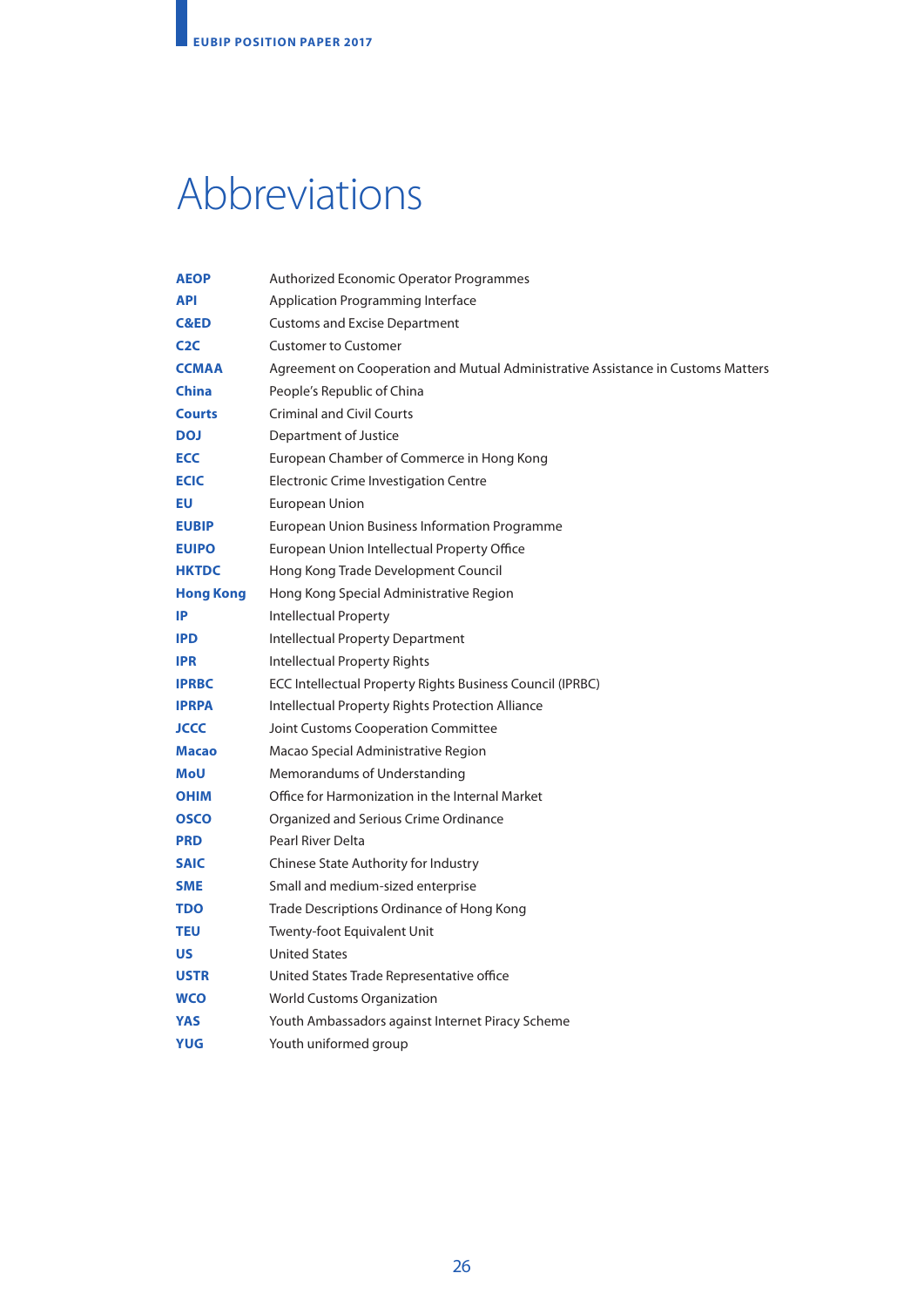# References

- 1 Hong Kong Intellectual Property Department – Survey on Intellectual Property Trading [http://www.ipd.gov.hk/eng/promotion\\_](http://www.ipd.gov.hk/eng/promotion_edu/survey/2015_Major_Findings_e.pdf) [edu/survey/2015\\_Major\\_Findings\\_e.pdf](http://www.ipd.gov.hk/eng/promotion_edu/survey/2015_Major_Findings_e.pdf)
- 2 OECD report-Trade in Counterfeit and Pirated Goods

(accessed December 2016)

[https://euipo.europa.eu/tunnel-web/](https://euipo.europa.eu/tunnel-web/secure/webdav/guest/document_library/observatory/documents/Mapping_the_Economic_Impact_study/Mapping_the_Economic_Impact_en.pdf) [secure/webdav/guest/document\\_library/](https://euipo.europa.eu/tunnel-web/secure/webdav/guest/document_library/observatory/documents/Mapping_the_Economic_Impact_study/Mapping_the_Economic_Impact_en.pdf) [observatory/documents/Mapping\\_the\\_](https://euipo.europa.eu/tunnel-web/secure/webdav/guest/document_library/observatory/documents/Mapping_the_Economic_Impact_study/Mapping_the_Economic_Impact_en.pdf) [Economic\\_Impact\\_study/Mapping\\_the\\_](https://euipo.europa.eu/tunnel-web/secure/webdav/guest/document_library/observatory/documents/Mapping_the_Economic_Impact_study/Mapping_the_Economic_Impact_en.pdf) [Economic\\_Impact\\_en.pdf](https://euipo.europa.eu/tunnel-web/secure/webdav/guest/document_library/observatory/documents/Mapping_the_Economic_Impact_study/Mapping_the_Economic_Impact_en.pdf) (accessed December 2016)

### 3 IPR Enforcement Conference of the 21st June 2016

[https://ec.europa.eu/](https://ec.europa.eu/commission/2014-2019/bienkowska/announcements/ipr-enforcement-conference-keynote-speech_en) [commission/2014-2019/bienkowska/](https://ec.europa.eu/commission/2014-2019/bienkowska/announcements/ipr-enforcement-conference-keynote-speech_en) [announcements/ipr-enforcement](https://ec.europa.eu/commission/2014-2019/bienkowska/announcements/ipr-enforcement-conference-keynote-speech_en)[conference-keynote-speech\\_en](https://ec.europa.eu/commission/2014-2019/bienkowska/announcements/ipr-enforcement-conference-keynote-speech_en)  (accessed December 2016)

4 Regulation (EU) No 608/2013 Concerning customs enforcement of intellectual property rights and repealing Council Regulation (EC) No 1383/2003 [http://ec.europa.eu/anti\\_fraud/documents/](http://ec.europa.eu/anti_fraud/documents/eu-revenue/r608_2013_en.pdf) [eu-revenue/r608\\_2013\\_en.pdf](http://ec.europa.eu/anti_fraud/documents/eu-revenue/r608_2013_en.pdf)  (accessed December 2016)

### 5 European Commission- Report on the EU customs enforcement of intellectual property rights

[https://ec.europa.eu/taxation\\_customs/](https://ec.europa.eu/taxation_customs/sites/taxation/files/2016_ipr_statistics.pdf) [sites/taxation/files/2016\\_ipr\\_statistics.pdf](https://ec.europa.eu/taxation_customs/sites/taxation/files/2016_ipr_statistics.pdf)  (page 14) (accessed December 2016)

- 6 Hong Kong Customs and Excise Department <http://www.customs.gov.hk/> (accessed December 2016)
- 7 Hong Kong Intellectual Property Department <http://www.ipd.gov.hk/> (accessed December 2016)
- 8 Hong Kong Police Force [http://www.police.gov.hk/ppp\\_en/](http://www.police.gov.hk/ppp_en/)  (accessed December 2016)
- 9 Department of Justice <http://www.doj.gov.hk/eng/index.html> (accessed December 2016)
- 10 The Intellectual Property Rights Protection Alliance <https://www.iprpa.org/eng/front.php> (accessed December 2016)
- 11 Hong Kong Census and Statistics Department – Use of Information Technology report [http://www.statistics.gov.hk/pub/](http://www.statistics.gov.hk/pub/B11302592016XXXXB0100.pdf) [B11302592016XXXXB0100.pdf](http://www.statistics.gov.hk/pub/B11302592016XXXXB0100.pdf) (accessed December 2016)
- 12 China Internet Network Information Centre - Statistical Report on Internet Development in China [http://www.cnnic.cn/gywm/](http://www.cnnic.cn/gywm/xwzx/rdxw/2016/201608/W020160803204144417902.pdf) [xwzx/rdxw/2016/201608/](http://www.cnnic.cn/gywm/xwzx/rdxw/2016/201608/W020160803204144417902.pdf) [W020160803204144417902.pdf](http://www.cnnic.cn/gywm/xwzx/rdxw/2016/201608/W020160803204144417902.pdf)  (accessed December 2016)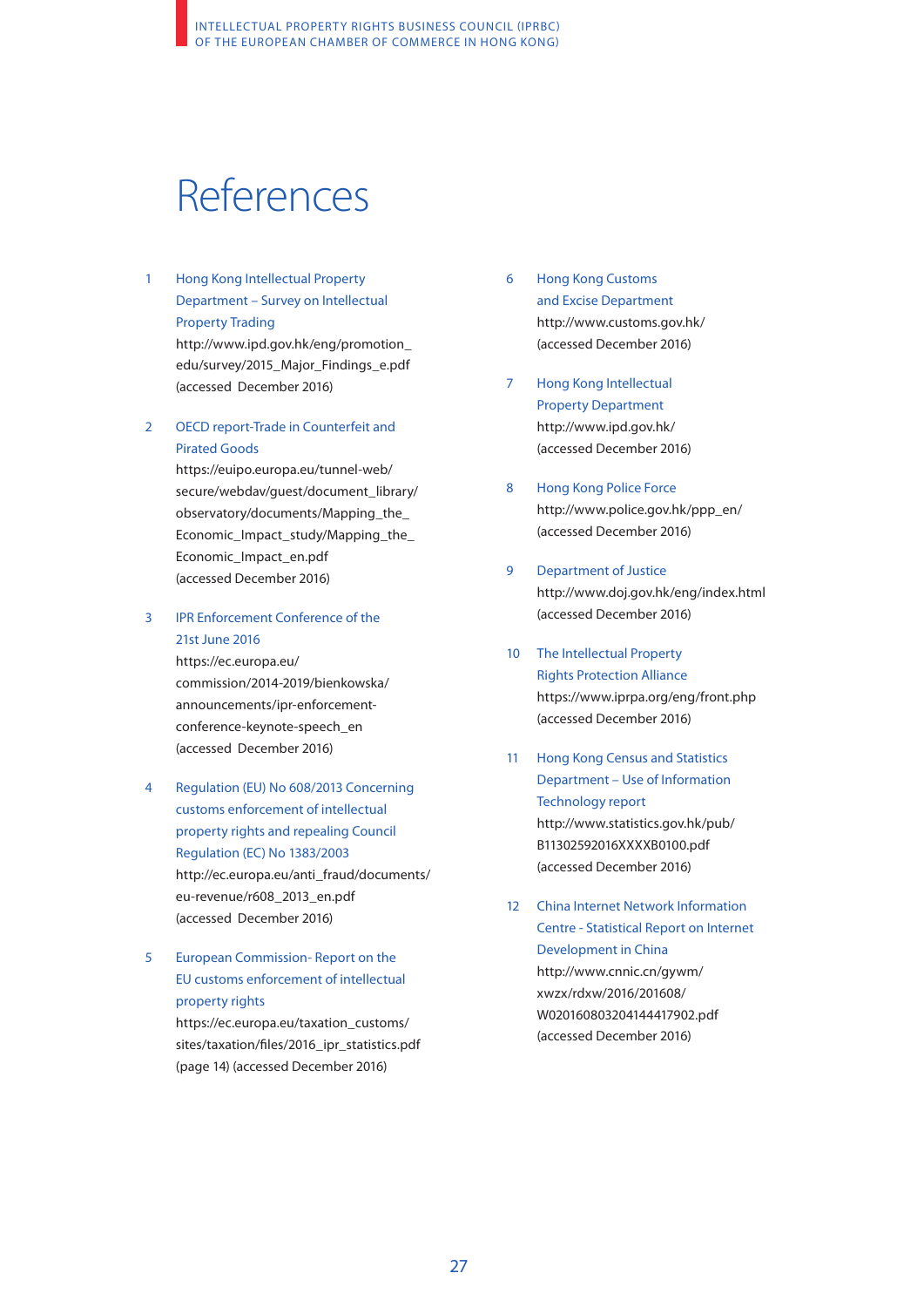- 13 China Internet Watch China E-commerce Market to Reach US\$3.8 Trillion in 2018 [http://www.chinainternetwatch.](http://www.chinainternetwatch.com/15137/e-commerce-market-review-2014/#ixzz3yKFg4wXf) [com/15137/e-commerce-market-review-](http://www.chinainternetwatch.com/15137/e-commerce-market-review-2014/#ixzz3yKFg4wXf)[2014/#ixzz3yKFg4wXf](http://www.chinainternetwatch.com/15137/e-commerce-market-review-2014/#ixzz3yKFg4wXf) (accessed December 2016)
- 14 Reuters Over 40 percent of China's online sales counterfeit, shoddy: Xinhua [http://www.reuters.com/article/us-china](http://www.reuters.com/article/us-china-counterfeits-idUSKCN0SS02820151103)[counterfeits-idUSKCN0SS02820151103](http://www.reuters.com/article/us-china-counterfeits-idUSKCN0SS02820151103)  [\(accessed December 2016\)](http://www.reuters.com/article/us-china-counterfeits-idUSKCN0SS02820151103)
- 15 Customs and Excise Department- Press Release HK Customs-US authorities co-operation smashes a transnational piracy syndicate with over HK\$300 million worth of crime proceeds restrained [http://www.customs.gov.hk/en/](http://www.customs.gov.hk/en/publication_press/press/index_id_851.html) [publication\\_press/press/index\\_id\\_851.html](http://www.customs.gov.hk/en/publication_press/press/index_id_851.html)  (accessed December 2016)
- 16 Hong Kong Customs Press Release: Customs looks ahead to enhance enforcement modes with internal and external collaboration [http://www.customs.gov.hk/en/publication\\_](http://www.customs.gov.hk/en/publication_press/press/index_id_1301.html) [press/press/index\\_id\\_1301.html](http://www.customs.gov.hk/en/publication_press/press/index_id_1301.html) (accessed December 2016)
- 17 Alexa research company <http://www.alexa.com/> (accessed December 2016)
- 18 CNBC news [http://www.cnbc.com/2016/06/14/](http://www.cnbc.com/2016/06/14/alibabas-jack-ma-says-fakes-are-better-than-originals.html) [alibabas-jack-ma-says-fakes-are-better](http://www.cnbc.com/2016/06/14/alibabas-jack-ma-says-fakes-are-better-than-originals.html)[than-originals.html](http://www.cnbc.com/2016/06/14/alibabas-jack-ma-says-fakes-are-better-than-originals.html)  (accessed December 2016)
- 19 Memorandum of Understanding 2016 [http://ec.europa.eu/DocsRoom/](http://ec.europa.eu/DocsRoom/documents/17381/attachments/1/translations/en/renditions/native) [documents/17381/attachments/1/](http://ec.europa.eu/DocsRoom/documents/17381/attachments/1/translations/en/renditions/native) [translations/en/renditions/nativ](http://ec.europa.eu/DocsRoom/documents/17381/attachments/1/translations/en/renditions/native)  [\(accessed December 2016\)](http://ec.europa.eu/DocsRoom/documents/17381/attachments/1/translations/en/renditions/native)
- 20 Memorandum of Understanding 2011 [http://ec.europa.eu/internal\\_](http://ec.europa.eu/internal_market/iprenforcement/docs/memorandum_04052011_en.pdf) [market/iprenforcement/docs/](http://ec.europa.eu/internal_market/iprenforcement/docs/memorandum_04052011_en.pdf) [memorandum\\_04052011\\_en.pdf](http://ec.europa.eu/internal_market/iprenforcement/docs/memorandum_04052011_en.pdf) (accessed December 2016)
- 21 Customs and Excise Department <http://www.customs.gov.hk/en/home/> (accessed in December 2016)
- 22 The Government of the Hong Kong Special Administrative Region, Customs and Excise Department Departmental- Review 2014 [http://www.customs.gov.hk/filemanager/](http://www.customs.gov.hk/filemanager/common/pdf/pdf_publications/Departmental_Review_2014_e.pdf) [common/pdf/pdf\\_publications/](http://www.customs.gov.hk/filemanager/common/pdf/pdf_publications/Departmental_Review_2014_e.pdf) [Departmental\\_Review\\_2014\\_e.pdf](http://www.customs.gov.hk/filemanager/common/pdf/pdf_publications/Departmental_Review_2014_e.pdf)  [\(accessed in December 2016\)](http://www.customs.gov.hk/filemanager/common/pdf/pdf_publications/Departmental_Review_2014_e.pdf)
- 23 Facebook

<https://investor.fb.com/home/default.aspx> (accessed December 2016)

- 24 South China Morning Post- Smart computer works round the clock to catch sellers of fake goods online [http://www.scmp.com/news/hong](http://www.scmp.com/news/hong-kong/law-crime/article/1843848/smart-computer-works-round-clock-catch-sellers-fake-goods)[kong/law-crime/article/1843848/smart](http://www.scmp.com/news/hong-kong/law-crime/article/1843848/smart-computer-works-round-clock-catch-sellers-fake-goods)[computer-works-round-clock-catch-sellers](http://www.scmp.com/news/hong-kong/law-crime/article/1843848/smart-computer-works-round-clock-catch-sellers-fake-goods)[fake-goods](http://www.scmp.com/news/hong-kong/law-crime/article/1843848/smart-computer-works-round-clock-catch-sellers-fake-goods) (accessed December 2016)
- 25 EUROPOL- Operation in our sites (IOS) takes down 999 Websites selling counterfeit goods

[https://www.europol.europa.eu/content/](https://www.europol.europa.eu/content/operation-our-sites-ios-takes-down-999-websites-selling-counterfeit-goods) [operation-our-sites-ios-takes-down-999](https://www.europol.europa.eu/content/operation-our-sites-ios-takes-down-999-websites-selling-counterfeit-goods) [websites-selling-counterfeit-goods](https://www.europol.europa.eu/content/operation-our-sites-ios-takes-down-999-websites-selling-counterfeit-goods)  (accessed December 2016)

26 Hong Kong Internet Registration Corporation Limited <https://www.hkirc.hk/> (accessed December 2016)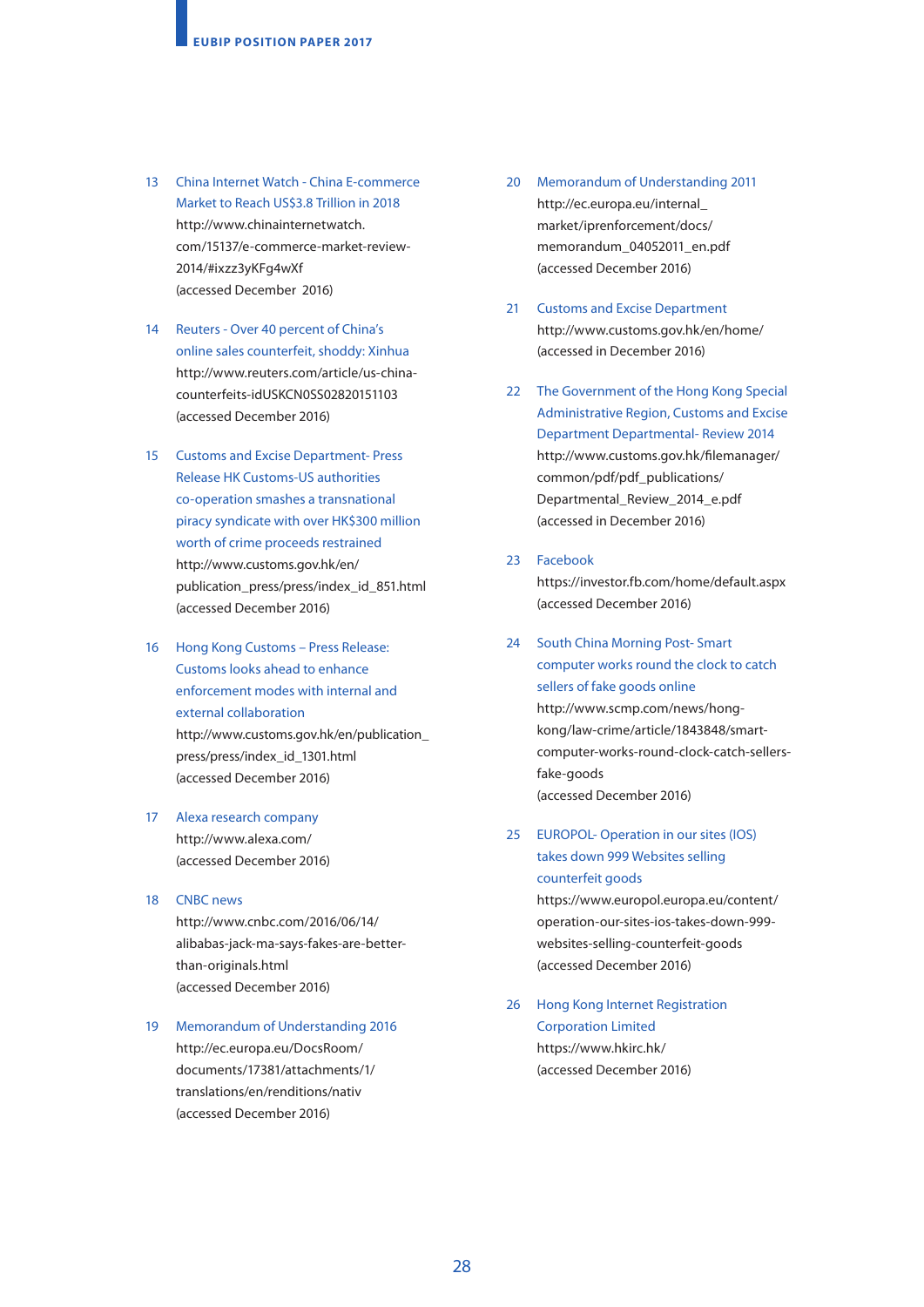- 27 South China Morning Post- Teenage arrests soar cracks down sale counterfeits goods [http://www.scmp.com/news/hong-kong/](http://www.scmp.com/news/hong-kong/article/1893607/teenage-arrests-soar-customs-cracks-down-sale-counterfeit-goods) [article/1893607/teenage-arrests-soar](http://www.scmp.com/news/hong-kong/article/1893607/teenage-arrests-soar-customs-cracks-down-sale-counterfeit-goods)[customs-cracks-down-sale-counterfeit](http://www.scmp.com/news/hong-kong/article/1893607/teenage-arrests-soar-customs-cracks-down-sale-counterfeit-goods)[goods](http://www.scmp.com/news/hong-kong/article/1893607/teenage-arrests-soar-customs-cracks-down-sale-counterfeit-goods) (accessed December 2016)
- 28 South China Morning Post- Number of Hong Kong secondary pupils arrested for selling fake goods online triples [http://www.scmp.com/news/hong-kong/](http://www.scmp.com/news/hong-kong/law-crime/article/1830521/number-hong-kong-secondary-pupils-arrested-selling-fake) [law-crime/article/1830521/number-hong](http://www.scmp.com/news/hong-kong/law-crime/article/1830521/number-hong-kong-secondary-pupils-arrested-selling-fake)[kong-secondary-pupils-arrested-selling-fake](http://www.scmp.com/news/hong-kong/law-crime/article/1830521/number-hong-kong-secondary-pupils-arrested-selling-fake) (accessed December 2016)
- 29 Airports council international- cargo traffic for 12 months review December 2015 Airports

 [http://www.aci.aero/Data-Centre/Monthly-](http://www.aci.aero/Data-Centre/Monthly-Traffic-Data/Freight-Summary/12-months)[Traffic-Data/Freight-Summary/12-months](http://www.aci.aero/Data-Centre/Monthly-Traffic-Data/Freight-Summary/12-months) (accessed December 2016)

- 30 Ranking of Containers Ports of the World- review from 2011 to 2015 [http://www.mardep.gov.hk/en/](http://www.mardep.gov.hk/en/publication/pdf/portstat_2_y_b5.pdf) [publication/pdf/portstat\\_2\\_y\\_b5.pdf](http://www.mardep.gov.hk/en/publication/pdf/portstat_2_y_b5.pdf)  (accessed December 2016)
- 31 European Commission Customs and Taxation Union-Hong Kong

[http://ec.europa.eu/taxation\\_customs/](http://ec.europa.eu/taxation_customs/business/international-affairs/international-customs-cooperation-mutual-administrative-assistance-agreements/hong-kong_en) [business/international-affairs/](http://ec.europa.eu/taxation_customs/business/international-affairs/international-customs-cooperation-mutual-administrative-assistance-agreements/hong-kong_en) [international-customs-cooperation](http://ec.europa.eu/taxation_customs/business/international-affairs/international-customs-cooperation-mutual-administrative-assistance-agreements/hong-kong_en)[mutual-administrative-assistance](http://ec.europa.eu/taxation_customs/business/international-affairs/international-customs-cooperation-mutual-administrative-assistance-agreements/hong-kong_en)[agreements/hong-kong\\_en](http://ec.europa.eu/taxation_customs/business/international-affairs/international-customs-cooperation-mutual-administrative-assistance-agreements/hong-kong_en)  (accessed December 2016)

- 32 Data provided by the C&ED
- 33 Report on EU customs enforcement of intellectual property rights-2015 [https://ec.europa.eu/taxation\\_customs/](https://ec.europa.eu/taxation_customs/sites/taxation/files/2016_ipr_statistics.pdf) [sites/taxation/files/2016\\_ipr\\_statistics.pdf](https://ec.europa.eu/taxation_customs/sites/taxation/files/2016_ipr_statistics.pdf)  (accessed in December 2016)
- 34 Regulation (EU) 2015/2424 of the European Parliament and of the Council [http://eur-lex.europa.eu/legal-content/EN/](http://eur-lex.europa.eu/legal-content/EN/TXT/PDF/?uri=CELEX:32015R2424&from=EN) [TXT/PDF/?uri=CELEX:32015R2424&from=EN](http://eur-lex.europa.eu/legal-content/EN/TXT/PDF/?uri=CELEX:32015R2424&from=EN)  (accessed December 2016)
- 35 Import and Export Ordinance (Cap. 60) Section 2 (accessed March 2017)
- 36 Report on EU customs enforcement of intellectual property rights-Results at the EU border 2015 [https://ec.europa.eu/taxation\\_customs/](https://ec.europa.eu/taxation_customs/sites/taxation/files/2016_ipr_statistics.pdf) [sites/taxation/files/2016\\_ipr\\_statistics.pdf](https://ec.europa.eu/taxation_customs/sites/taxation/files/2016_ipr_statistics.pdf)  (accessed December 2016)
- 37 Taylor Wessing -What the new Customs Regulation means in practice [https://united-kingdom.taylorwessing.](https://united-kingdom.taylorwessing.com/synapse/ti_customs_regulation_practice.html) [com/synapse/ti\\_customs\\_regulation\\_](https://united-kingdom.taylorwessing.com/synapse/ti_customs_regulation_practice.html) [practice.html](https://united-kingdom.taylorwessing.com/synapse/ti_customs_regulation_practice.html) (accessed December 2016)
- 38 International Trademark Association-What to expect from a nex EU customs regulation [http://www.inta.org/INTABulletin/Pages/](http://www.inta.org/INTABulletin/Pages/WhattoExpectfromaNewEUCustoms Regulation.aspx) [WhattoExpectfromaNewEUCustoms](http://www.inta.org/INTABulletin/Pages/WhattoExpectfromaNewEUCustoms Regulation.aspx) [Regulation.aspx](http://www.inta.org/INTABulletin/Pages/WhattoExpectfromaNewEUCustoms Regulation.aspx) (accessed December 2016)
- 39 Hong Kong Customs and Excise Department – Press Release [http://www.info.gov.hk/gia/](http://www.info.gov.hk/gia/general/201609/02/P2016090200621.htm) [general/201609/02/P2016090200621.htm](http://www.info.gov.hk/gia/general/201609/02/P2016090200621.htm) (accessed December 2016)
- 40 Intellectual Property Database for Guangdong Province, Hong Kong and Macao [http://www.ip-prd.net/main\\_e.htm](http://www.ip-prd.net/main_e.htm)

(accessed December 2016)

41 Hong Kong Customs and Excise Department -Statistics [http://www.customs.gov.hk/en/statistics/](http://www.customs.gov.hk/en/statistics/index.html) [index.html](http://www.customs.gov.hk/en/statistics/index.html)  (accessed December 2016)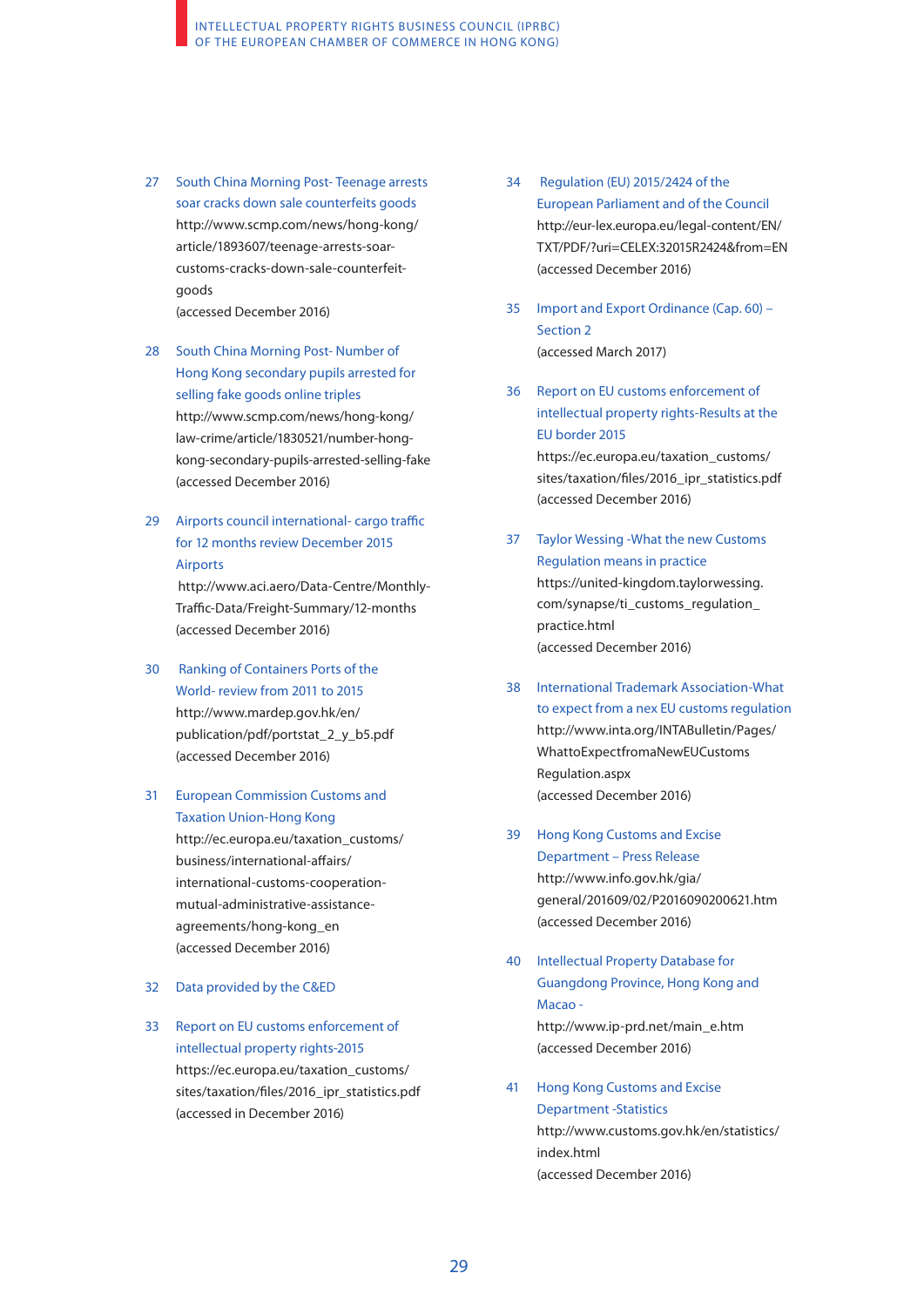- 42 Hong Kong Intellectual Property Department - Intellectual Property Trademarks Registry [http://www.ipd.gov.hk/eng/intellectual\\_](http://www.ipd.gov.hk/eng/intellectual_property/trademarks/registry/how2apply.pdf) [property/trademarks/registry/how2apply.pdf](http://www.ipd.gov.hk/eng/intellectual_property/trademarks/registry/how2apply.pdf) (accessed December 2016)
- 43 Intellectual Property Rights Protection Alliance - A Brief Introduction on the "Fast Action Scheme" [https://www.iprpa.org/eng/](https://www.iprpa.org/eng/urgentPlanContent.php) [urgentPlanContent.php](https://www.iprpa.org/eng/urgentPlanContent.php) (accessed in December 2016)
- 44 EUROPOL-2015 Situation Report on Counterfeiting in the European Union [https://oami.europa.eu/ohimportal/docum](https://oami.europa.eu/ohimportal/documents/11370/80606/2015+Situation+Report+on+Counterfeiting+in+the+EU) [ents/11370/80606/2015+Situation+Report+](https://oami.europa.eu/ohimportal/documents/11370/80606/2015+Situation+Report+on+Counterfeiting+in+the+EU) [on+Counterfeiting+in+the+EU](https://oami.europa.eu/ohimportal/documents/11370/80606/2015+Situation+Report+on+Counterfeiting+in+the+EU) (accessed December 2016)
- 45 European Commission, Report on EU customs enforcement of intellectual property rights – Results at the EU border 2014 [http://ec.europa.eu/taxation\\_customs/](http://ec.europa.eu/taxation_customs/resources/documents/customs/customs_controls/counterfeit_piracy/statistics/2015_ipr_statistics.pdf) [resources/documents/customs/customs\\_](http://ec.europa.eu/taxation_customs/resources/documents/customs/customs_controls/counterfeit_piracy/statistics/2015_ipr_statistics.pdf) [controls/counterfeit\\_piracy/statistics/2015\\_](http://ec.europa.eu/taxation_customs/resources/documents/customs/customs_controls/counterfeit_piracy/statistics/2015_ipr_statistics.pdf) [ipr\\_statistics.pdf](http://ec.europa.eu/taxation_customs/resources/documents/customs/customs_controls/counterfeit_piracy/statistics/2015_ipr_statistics.pdf)  (accessed December 2016)
- 46 The Government of the Hong Kong Special Administrative Region, Customs and Excise Department Departmental Review 2013, [http://www.customs.gov.hk/filemanager/](http://www.customs.gov.hk/filemanager/common/pdf/pdf_publications/Departmental_Review_2013_e.pdf) [common/pdf/pdf\\_publications/](http://www.customs.gov.hk/filemanager/common/pdf/pdf_publications/Departmental_Review_2013_e.pdf) [Departmental\\_Review\\_2013\\_e.pdf](http://www.customs.gov.hk/filemanager/common/pdf/pdf_publications/Departmental_Review_2013_e.pdf) (accessed December 2016)